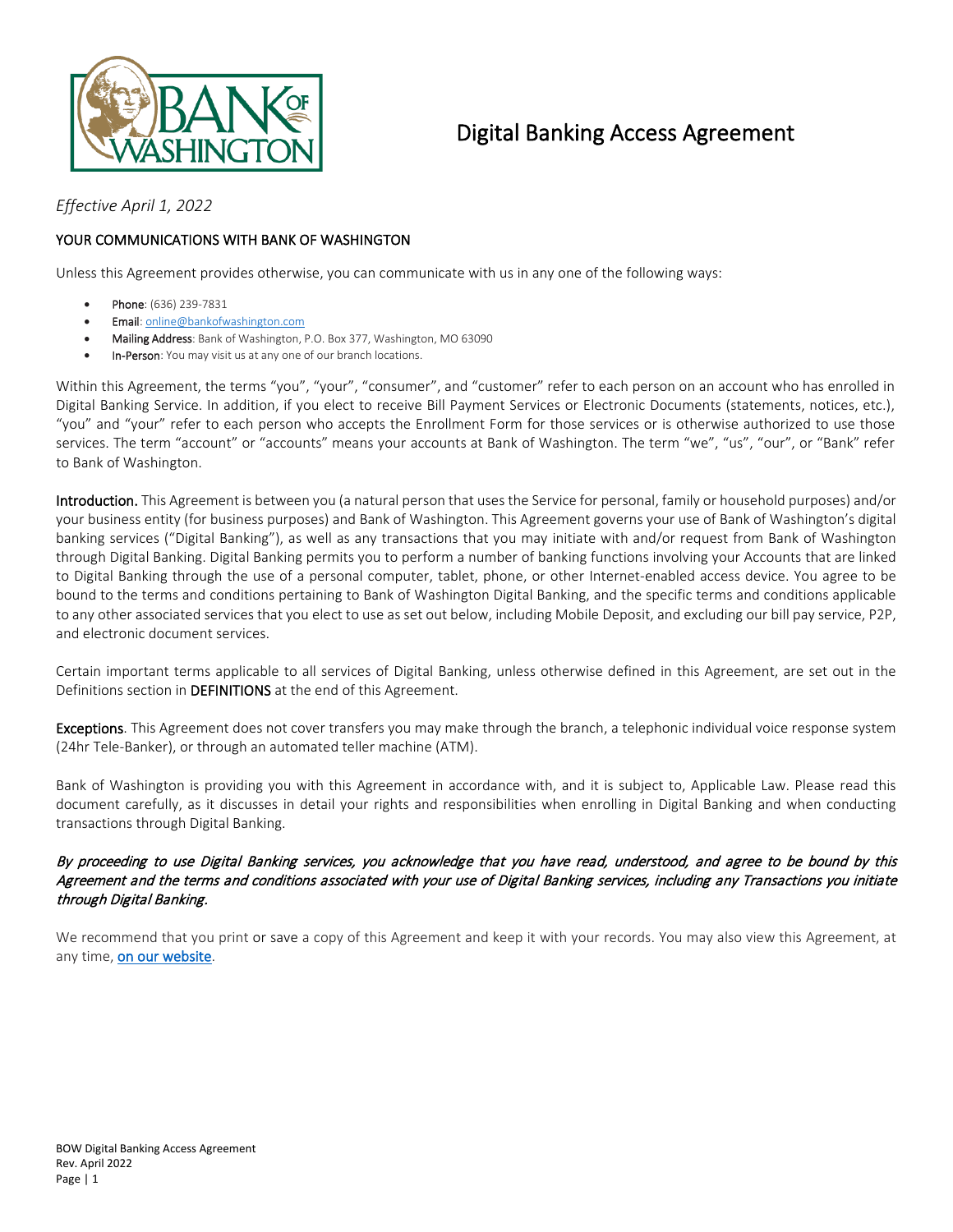# Digital Banking Service Features

This portion of the Agreement describes the general features, terms and conditions of Digital Banking applicable for Personal and Business Users, except as may otherwise be expressly indicated.

Who Is Eligible. You are eligible to use Digital Banking if you maintain an Account (checking, savings, certificate of deposit, and/or some eligible loan types) and have executed this Agreement, and if we have otherwise approved your use of Digital Banking, as described further below.

Access. To use Digital Banking, you must have a computer, tablet, phone, or other Internet-enabled access device ("Device"). You must also have access to the Internet and an email address. To register for Digital Banking, you must complete an enrollment and/or other set-up process and associated form(s) and be approved by us in our sole and exclusive discretion. Your enrollment in Digital Banking will, subject to other terms of this Agreement, enable you to use all features of Digital Banking, and access those Accounts that you have designated through, and that are eligible for access with, Digital Banking. You can also request to add or remove an Account by submitting a secure message through Digital Banking or by contacting our Customer Service at (636) 239-7831.

Subject to Applicable Law, and in our sole discretion, we reserve the right to modify, suspend, or terminate access to Digital Banking at any time without notice or refund of previously incurred fees. You authorize us, at our election and as permitted by Applicable Law, directly or through an agent, to obtain your credit report in connection with your request for use of Digital Banking and, at our sole discretion, thereafter from time to time, in connection with your use of the Service. We may limit your access to Digital Services or the dollar amount and/or frequency of your transfers and payments based on your credit report and/or review of other risk factors.

Hours of Access. Digital Banking is generally available twenty-four (24) hours a day, seven (7) days a week. Some or all features of Digital Banking may not be available from time to time due to problems arising in connection with transmissions over the Internet, as well as emergency or scheduled system maintenance. We will post a notice of any extended periods of non-availability on the Bank of Washington website.

Basic Features of Digital Banking. By enrolling in Digital Banking, you will have access to Digital Banking features, which allow you to:

- 1. View current balance and transaction information on your Account(s);
- 2. View Account history and Digital Banking Activity;
- 3. Perform Internal Transfers between certain Account(s) you have with us on either a one-time or recurring basis;
- 4. Perform certain External Transfers between your Account(s) with us and accounts at other financial institutions on either a onetime or recurring basis;
- 5. Stop payment of checks you have written;
- 6. Download and/or export Account history information for use with other systems such as Quicken® and QuickBooks®;
- 7. View check images;
- 8. Perform self-service Account maintenance such as re-ordering checks, or changing address and phone information;
- 9. Receive, view, and download your Account documents (I.e., eStatements, Loan Billing Statements, Loan Payment Notices, etc.);
- 10. Set Account alerts and Delivery Preferences;
- 11. Enable CardSwap;
- 12. Send secure messages to us regarding Digital Banking Services;
- 13. Pay bills using the Bill Payment Service;
- 14. Pay Loans;
- 15. Pay People using the Peer to Peer (P2P) Service;
- 16. Open a new Account;
- 17. Use your Mobile Device to perform certain Mobile Banking Service functions; and
- 18. Use your Mobile Device to perform certain Mobile Remote Deposit Capture Service.

Some of the above features may not be available for certain Accounts or customers. Additional information regarding some but not necessarily all of the above features is provided below.

Additional Digital Banking services may be added by us from time to time in our sole discretion. By using these additional services when they become available, you agree to be bound by the terms and conditions associated with such services, as such terms and conditions are provided to you by us.

The use of certain features or modules related to Digital Banking may incur fees or other charges. See our Schedule of Fees on our [website](https://www.bankofwashington.com/about-us/schedule-of-fees) for further information or by contacting our Customer Service at (636) 239-7831.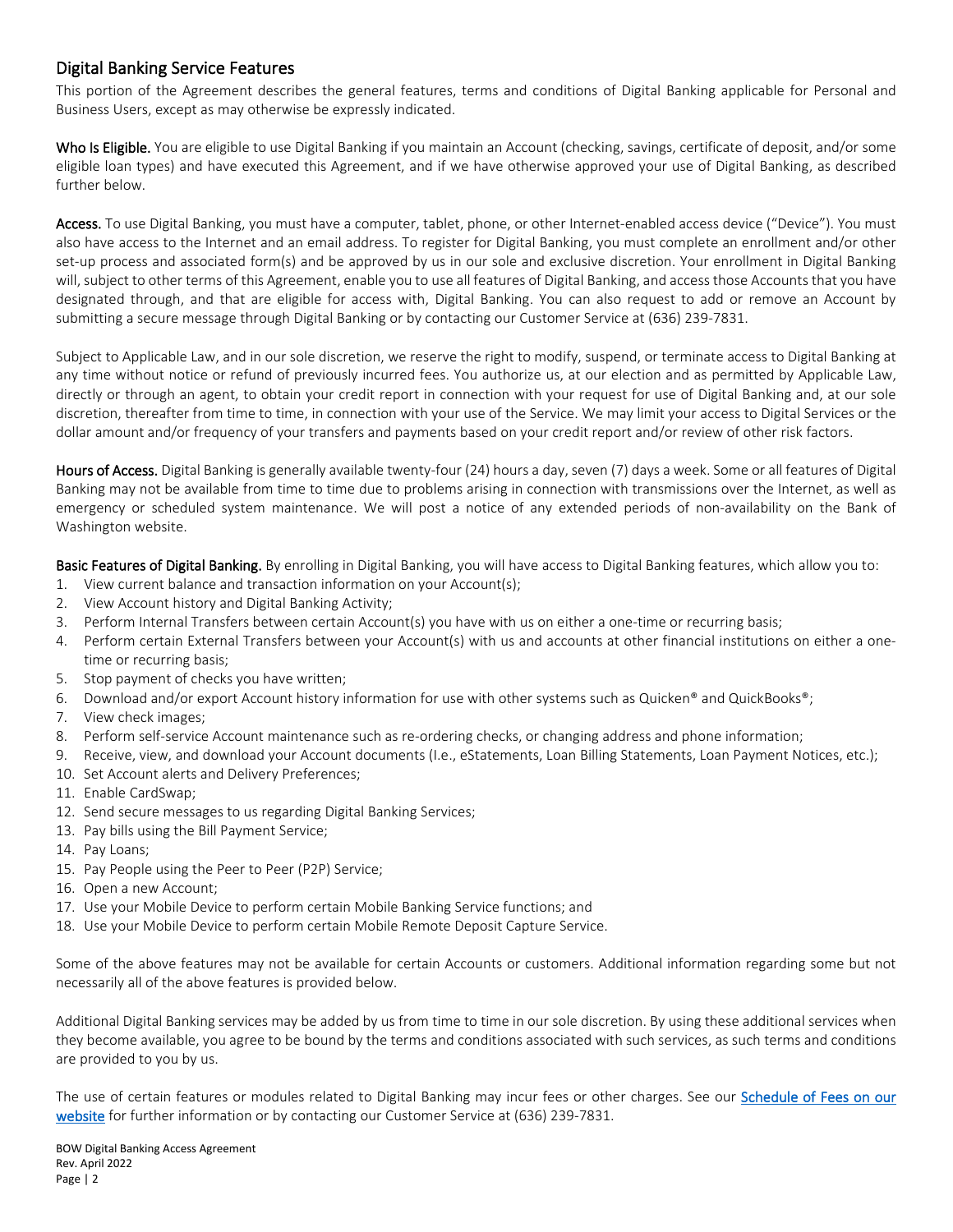Limits on Amounts and Frequency of Digital Banking Transactions. The number of transfers from Accounts and the amounts which may be transferred via Digital Banking, including via the Mobile Banking Service, are limited pursuant to the terms of the applicable Account Agreements and as otherwise described in this Agreement or in other communications we may provide to you. You understand that those limits may include the number of Internet (via Computer or Device) transfers from Money Market Savings Deposit Accounts or other Savings Accounts processed in a statement cycle.

# YOUR LOGIN ID, PASSWORD AND OTHER SECURITY PROCEDURES

You will be required to use a Login ID assigned to or selected by you, as well as a password selected by you, each time you log-in to use Digital Banking. You agree that we may rely on your Login ID, password, and other security procedures, as further described below and as we may modify at our sole and exclusive discretion from time to time, to identify and authenticate you when you use the Service (Security Procedures). You agree to protect the Security Procedures to prevent unauthorized use.

The following Security Procedures apply to access by all customers, except as otherwise expressly provided, to Digital Banking Service, including but not limited to the Mobile Banking Service feature of Digital Banking. The Bank may issue new Security Procedures and/or cancel or change any Security Procedures from time to time.

Except as may otherwise be noted, the following Security Procedures are required for all Digital Banking customers:

Login ID. This is the electronic identification (in letters, numerals, and special characters) associated with each user of the Digital Banking that will be used for log-in.

Password. Each user of the Digital Banking Service will also be required to have a unique password known only to the user. Passwords are case-sensitive and must meet certain requirements including, but not limited to, minimum and maximum length and types of characters, as further described in the Digital Banking system. Each user is strongly recommended to change his or her individual password at least every 90 days for security purposes. The Bank requires a minimum of a password change every 365 days. Login IDs and individual passwords may not be shared with any other person or entity.

Enhanced Log-in Security. In addition to the above individual Login IDs and passwords, access to the Digital Banking Service includes, as part of the security procedures, a multi-factor authentication security procedure at log-in for each user.

Enhanced login security incorporates an additional multi-part credential for each user of Digital Banking of identity authentication that may include, but is not limited to, additional log-in security features such as security cookies, flash objects, and one-time passcodes. The enhanced login security will require each user of Digital Banking to establish and utilize, in addition to individual Login IDs and passwords, his/her own individual authentication by selecting a preferred out-of-band delivery channel for one-time security access code (SAC) that may be required from time to time at log-in. These log-in passcodes (SAC) may be delivered to users via email or such other method as Bank may offer from time to time, including but not limited to delivery to a designated phone or Mobile Device, as applicable, either by voicemail or SMS text.

Minimum System Requirements. Digital Banking is designed to operate using the latest operating system and browser combinations. It is important for you to keep your Computer's operating system and browser version current to ensure maximum security and user experience. The operating systems and browsers listed at **bankofwashington.com/browser-check** are the minimum requirements necessary to ensure a positive experience while using Digital Banking. Those requirements are in addition to the Computer requirements described in this Agreement, and the recommendations available at the Digital Banking website and associated web pages, including but not limited to the following:

- **update the Computer operating system**
- keep the browser current
- install anti-virus software and anti-spyware software
- change passwords on a regular basis
- do not click links inside spam email, especially emails claiming to offer anti-spyware software

Additional Strongly Recommended Security Procedures: From time to time and as applicable, the Bank may make available additional Security Procedures for use with Digital Banking. The Bank strongly recommends the use of these additional Security Procedures to help deter and protect against unauthorized transactions associated with the Services, including the following: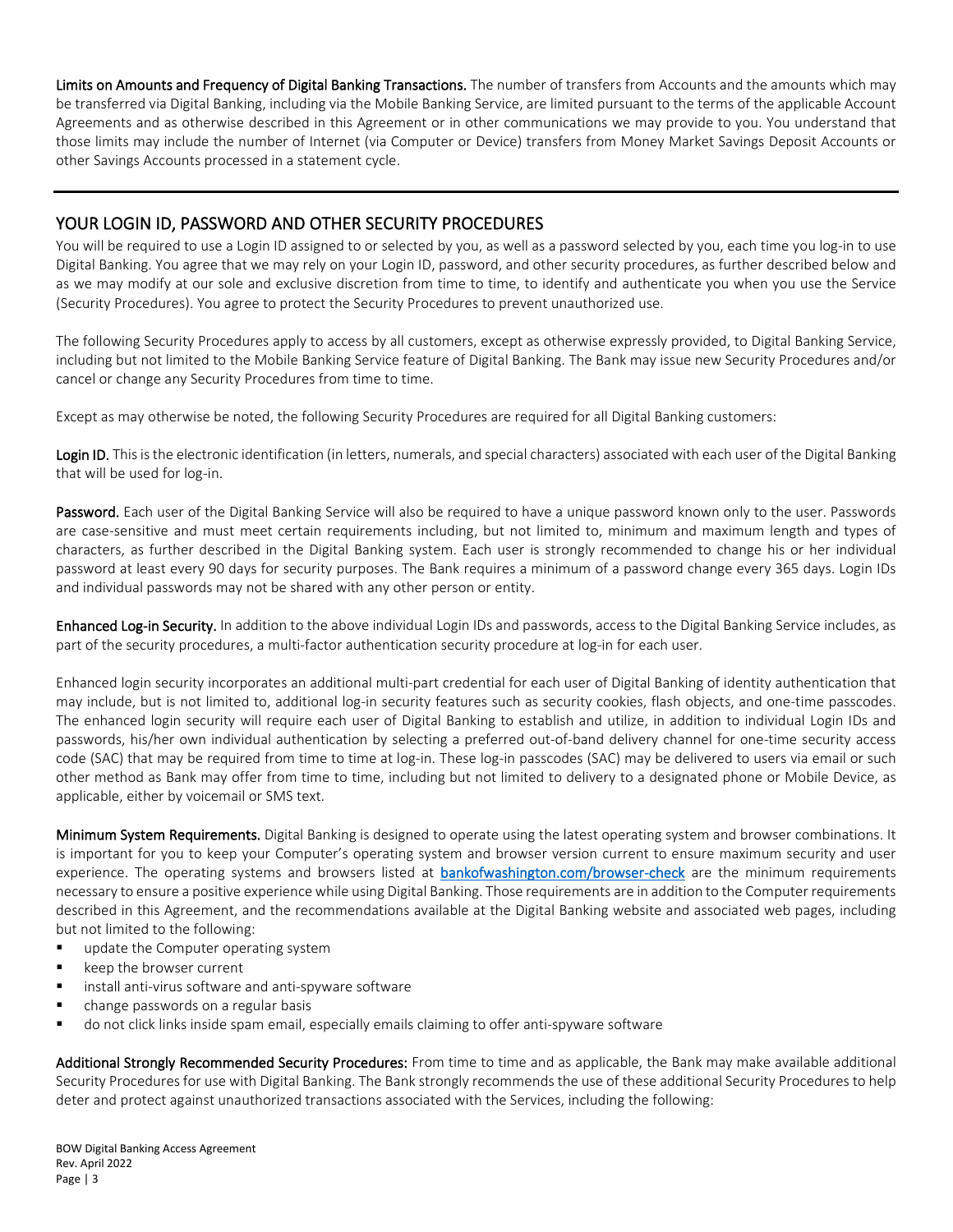- Alerts: As further described in this Agreement, the Bank provides optional Account and security alerts associated with certain modules of Digital Banking and the Mobile Banking Service that you may elect to use. Alerts may be set up to notify you of key Digital Banking transactions or when other important activity has occurred. Additional details about Digital Banking alerts are available at the Digital Banking Service website and associated web pages.
- **Security Best Practices:** Bank of Washington provides important information, recommendations and best practices for Internet banking security on its [website.](https://www.bankofwashington.com/cybersecurity) As an important additional security procedure, it is recommended that all customers regularly review and implement the various actions described to help protect their financial and other sensitive information and mitigate fraud.

We will execute authenticated transfers or transactions that are in conformity with all Security Procedures and other requirements set forth in this Agreement. We may require additional authentication of any transfer or transaction request. We reserve the right to reject a transfer or transaction request that cannot be properly authenticated.

Except as is more fully discussed in this Agreement, you understand and agree that you are responsible for all transfers and payments made through the Service using the Security Procedures. You also acknowledge and agree that if you permit another party(ies) to use the Security Procedures to access the Service, or otherwise authorize them to use the Service, you are responsible for any and all Digital Banking transactions that party(ies) makes from your Account, even if it exceeds your authorization. Subject to the terms of this Agreement, we may follow and comply with any transfer instructions entered into the Service using the Security Procedures.

You acknowledge and understand the importance of your role in preventing misuse of your Accounts through Digital Banking. You agree that it is your sole responsibility to protect the confidentiality of your Account and Account number, the Security Procedures, and your personal identification information, such as your driver's license number and social security or tax identification number. You should not use a public computer to access Digital Banking. You agree that if you access the Service from a computer other than your own (such as a public computer terminal at a library or Internet café), you will not leave the computer unattended while using the Service. You also agree that, in such situations, you will always end your session using the Service by clicking on the LOG OFF button located at the bottom of the left-hand side menu. We will not be liable to you for any losses that may result from your failure to follow these security provisions.

You understand that personal identification information, by itself or together with information related to your Account, may allow unauthorized entry and access to your Account. Data transferred via Digital Banking is encrypted in an effort to provide transmission security, and Digital Banking utilizes identification technology to verify that the sender and receiver of Digital Banking transmissions can be appropriately identified by each other.

We will never email you to request your Login ID and password or your personal Account information over the Internet. If you suspect that an unsolicited email of this nature is fraudulent, please contact us.

## FEES AND CHARGES

While Digital Banking is a free service, you agree to pay the fees and charges for your use of the Service as set forth in the Schedule of [Fees](https://www.bankofwashington.com/about-us/schedule-of-fees) as it may be amended from time to time with notice to you as required by Applicable Law. You agree that all such fees and charges will be deducted from the checking Account you designate as the "Primary Checking Account." If you close your Primary Checking Account, you must contact us immediately to designate another Account as your Primary Checking Account. You agree to pay any and all additional charges for services you request which are not covered by this Agreement. You are also responsible for telephone and Internet service fees you incur in connection with your use of Digital Banking.

# FINANCIAL MANAGEMENT SOFTWARE (FMS)

Once enrolled in Digital Banking services, you may supplement and/or enhance your use of Digital Banking by use of QuickBooks®, Quicken®, and related products, which allows you to automatically download transactions and match them with existing transactions from your financial management software (FMS). Access to Account information through FMS must be done using an active Login ID, password and any other access devices or other secure method as may be required. If you choose to use FMS, you must purchase this software from the software manufacturer, or a retailer of your choice. Your use of the FMS is governed by the software license agreement(s) included with each software application. You must agree to the terms and conditions of the software license agreement(s) during the installation of the FMS on your Computer. You are responsible for the correct set-up and installation of the FMS, as well as maintenance, updates and upgrades to the FMS and/or your Computer. We make no warranties nor accept any liability for such software. We are not responsible for any problems related to the FMS itself, your Computer, tablet, phone or other device or your ability to connect using the FMS as described in this Agreement. You are responsible for all transactions that you authorize using FMS.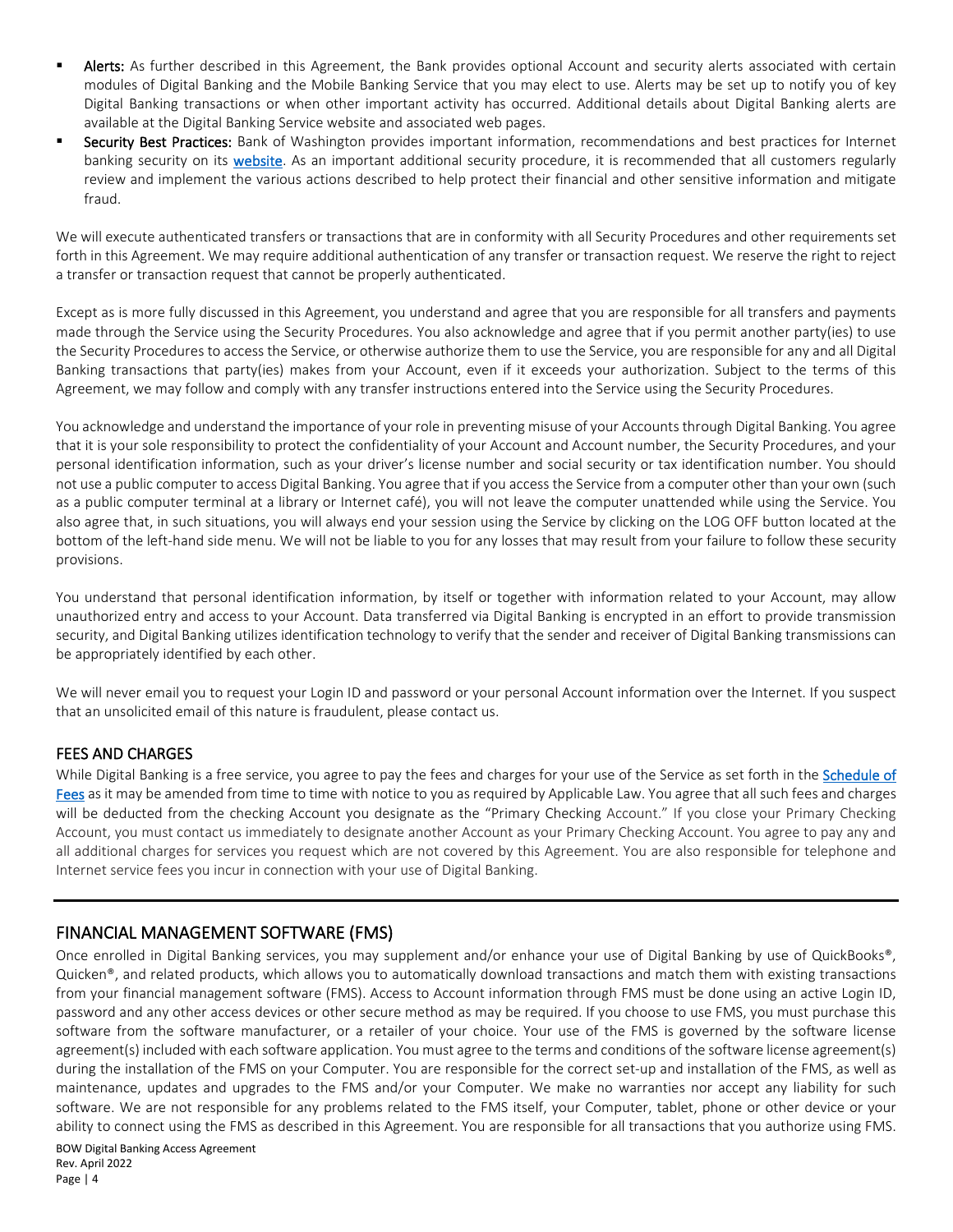If you permit others to access Digital Banking using FMS, you are responsible for all transactions they initiate. You must establish your own internal security procedures for persons that you may authorize to use Digital Banking via FMS and to prevent unauthorized use by other persons. You should verify all Account data obtained and transactions executed on your Accounts using FMS. Our records of transactions, instructions and communications regarding your Accounts and use of Digital Banking supersedes any records stored or created on your Computer equipment through the use of FMS. You are responsible for any and all obligations to any software vendor arising from your use of that vendor's FMS

# DIGITAL BANKING TRANSFERS

Preauthorized Recurring Fund Transfers. To the extent we make them available, you authorize us to establish preauthorized recurring fund transfers in accordance with the requests you make for us to do so. We will only allow preauthorized recurring fund transfers that do not vary in amount.

Limits on Digital Banking Funds Transfers. You must have enough available money or credit in any account from which you instruct us to make a transfer. All transfers must be in U.S. Dollars. For security reasons, we may implement limits on the number or amount of transactions you can make using Digital Banking. We also reserve the right to limit or suspend access to our Digital Banking service as we deem necessary for security reasons. We may also limit access from countries other than the United States of America.

Withdrawals from certain types of accounts may have limits imposed. Please check your Account Agreement or contact us for more information.

When Digital Banking Funds Transfers are Made. Transfers are not final at the time we receive your instructions, but we will begin to process them promptly. You should allow at least one (1) business day for us to process transfers. Each transfer will be posted to any account with us from which it is made, and to any other account with us that is involved in the transaction, on the business day on which the transfer is made. Each transfer you make on a non-business day, or after our Digital Banking cut-off time on any business day, will be considered made on the following business day. Information you obtain about your accounts using our Digital Banking service may not reflect transactions that have not yet been posted to your accounts. You should keep that in mind when you perform or attempt to perform any transactions on the basis of such information.

Our Liability for Failure to Complete Transfers from Consumer Accounts. If we do not complete a transfer from a consumer account on time or in the correct amount according to our agreement with you, we will be liable for your losses or damages. However, there are exceptions. We will NOT be liable, for instance:

- 1. If, through no fault of ours, you do not have enough available money in the account from which a transfer is to be made, or if the account has been closed or is not in good standing, or if we reverse a transfer because of insufficient funds;
- 2. If any transfer would go over the credit limit of any account;
- 3. If your equipment or ours was not working properly and the breakdown should have been apparent to you when you attempted to conduct the transaction;
- 4. If you have not given us complete, correct or current account numbers or other identifying information so that we can properly credit your account or otherwise complete the transaction;
- 5. If you do not properly follow our instructions or if you provide us with wrong or inaccurate information or fail to correct or tell us about any inaccuracy of which you are aware;
- 6. If you do not instruct us soon enough for your transfer to be received and credited;
- 7. If the money in the account from which a transfer is to be made is subject to legal process or other claim restricting the transaction;
- 8. If circumstances or persons beyond our control prevent, delay, intercept, or alter the transaction, despite reasonable precautions that we have taken.

Limits on Internal Transfers. In addition to requirements and other limits described above and in this Agreement generally, please see your specific Account Agreement for details, or call us at 636-239-7831.

Stopping or Changing Transfers and Stop Payments. If you want to stop or change transfers or stop a payment you have instructed us to make, you must notify us before we have started processing the transaction. This applies to both one-time transactions as well as preauthorized recurring transactions. The normal way to do this is for you to access the appropriate function in our Digital Banking no later than the day before the business day the transfer is scheduled to be made, and either delete it or make the change. You may also contact us at (636) 239-7831 or write to us. If you call or write, you must do this in time for us to receive your request three (3) business days or more before the transfer is scheduled to be made.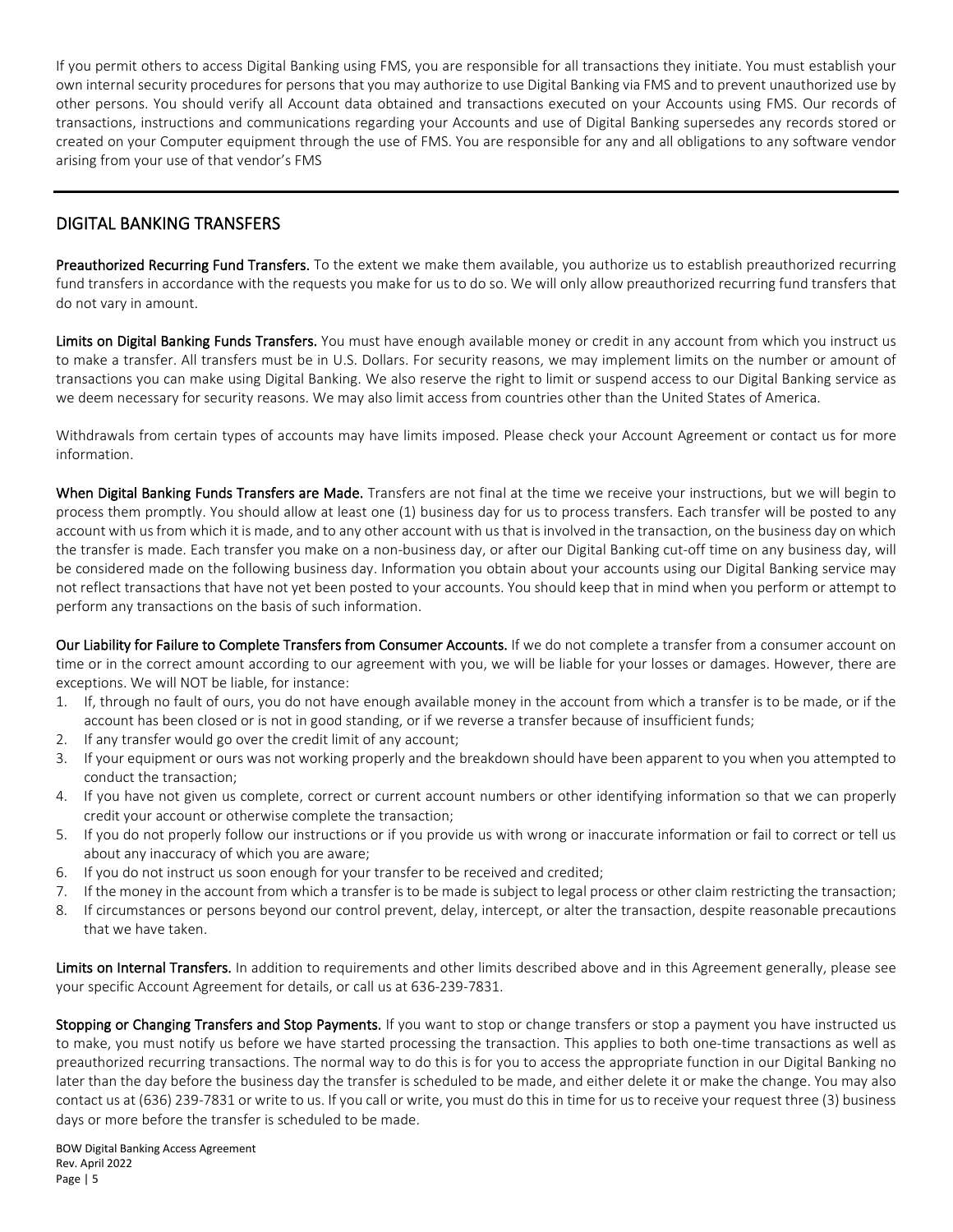If you order us to stop a preauthorized recurring transfer from a consumer account as described above, and we do not do so, we will be liable for your losses or damages.

Transfers Involving Insufficient Funds. If you instruct us to make a transfer and you do not have a sufficient balance in the account from which you are making the transfer (including available credit under any overdraft line), we may refuse to complete the transaction. We may do this even if there are sufficient funds in accounts other than the one you were using to make the transfer. If we complete a transfer that you make or authorize and we subsequently learn that you have insufficient funds for the transaction in the account from which the transfer is made, you agree that we may reverse the transaction or offset the shortage with funds from any other account you have with us. In any case, you are fully obligated to us to provide sufficient funds for any transfers you make or authorize.

If we do not make a transfer, or if we reverse a transfer, because of insufficient funds, we are not required to make any further attempt to process the transfer or to notify you that the transfer has not been completed. You may be liable for a non-sufficient funds fee under the terms governing the account from which you made, or attempted to make, the transfer.

## DIGITAL BANKING EXTERNAL TRANSFERS

Registration and Access. You must be a consumer or operating under your SSN (Sole Proprietor) enrolled in Digital Banking in order to transfer funds between your Accounts with us and accounts at other financial institutions ("External Transfers"). External Transfers are outbound and inbound transfers that move funds to or from one of your eligible Accounts with us to or from a registered account at another financial institution. An "Inbound" transfer moves funds into an Account you own with Bank of Washington from an account you own outside of Bank of Washington. An "Outbound" transfer moves funds from an Account you own at Bank of Washington to an account outside Bank of Washington that is owned by you or for which you otherwise have the authority to transfer funds. You will need to enroll each non-Bank account that you wish to use for External Transfers.

You agree that (i) you will only register eligible non-Bank accounts (i.e., accounts at financial institutions other than Bank of Washington) on which you are an individual or joint owner, or for which you otherwise have the authority to transfer funds, and (ii) you will only use External Transfers for transferring funds between your personal Accounts with us and registered personal accounts at other financial institutions.

Scheduling External Transfers. External Transfers can be scheduled (or initiated) on either a one-time basis or a recurring basis. Onetime transfers may be scheduled to be sent immediately or scheduled to be sent on a future date. The recurring transfer feature may be used when a set amount is transferred at regular intervals. One-time future-dated or future recurring transfers scheduled for a weekend or a non-Business Day will be processed on the next Business Day. All other one-time future-dated and recurring transfers will be processed at the end of the Business Day requested. The cut-off time and delivery date of External Transfers is set forth on our [website,](https://www.bankofwashington.com/cutoff) in your Account Agreement, and/or in this Agreement.

#### WHEN TRANSFERS ARE DEBITED FROM AND CREDITED TO YOUR ACCOUNT(S)

**Transfers initiated BEFORE Cutoff Time.** Funds involving an External Transfer from your Account with us (Outbound) will be debited from your Account and credited to the receiving external, non-Bank of Washington account on the next Business Day after you initiate the transfer. Funds involving Inbound transfers will be debited from the external, non-Bank of Washington account and credited to the receiving Account with us on the next Business Day after you initiate the transfer. Funds credited to the receiving Bank of Washington Account may not be available for use until the second business day following the day of credit.

Transfers initiated AFTER Cutoff Time. Funds involving an External Transfer from your Account with us (Outbound) will be debited from your Account and credited to the receiving external, non-Bank of Washington account on the second Business Day after you initiate the transfer. Funds involving Inbound transfers will be debited from the external, non-Bank of Washington account and credited to the receiving Account with us on the second Business Day after you initiate the transfer. Funds credited to the receiving Bank of Washington Account may not be available for use until the second business day following the day of credit.

For a detailed list of cutoff times list, please refer t[o our website.](https://www.bankofwashington.com/cutoff)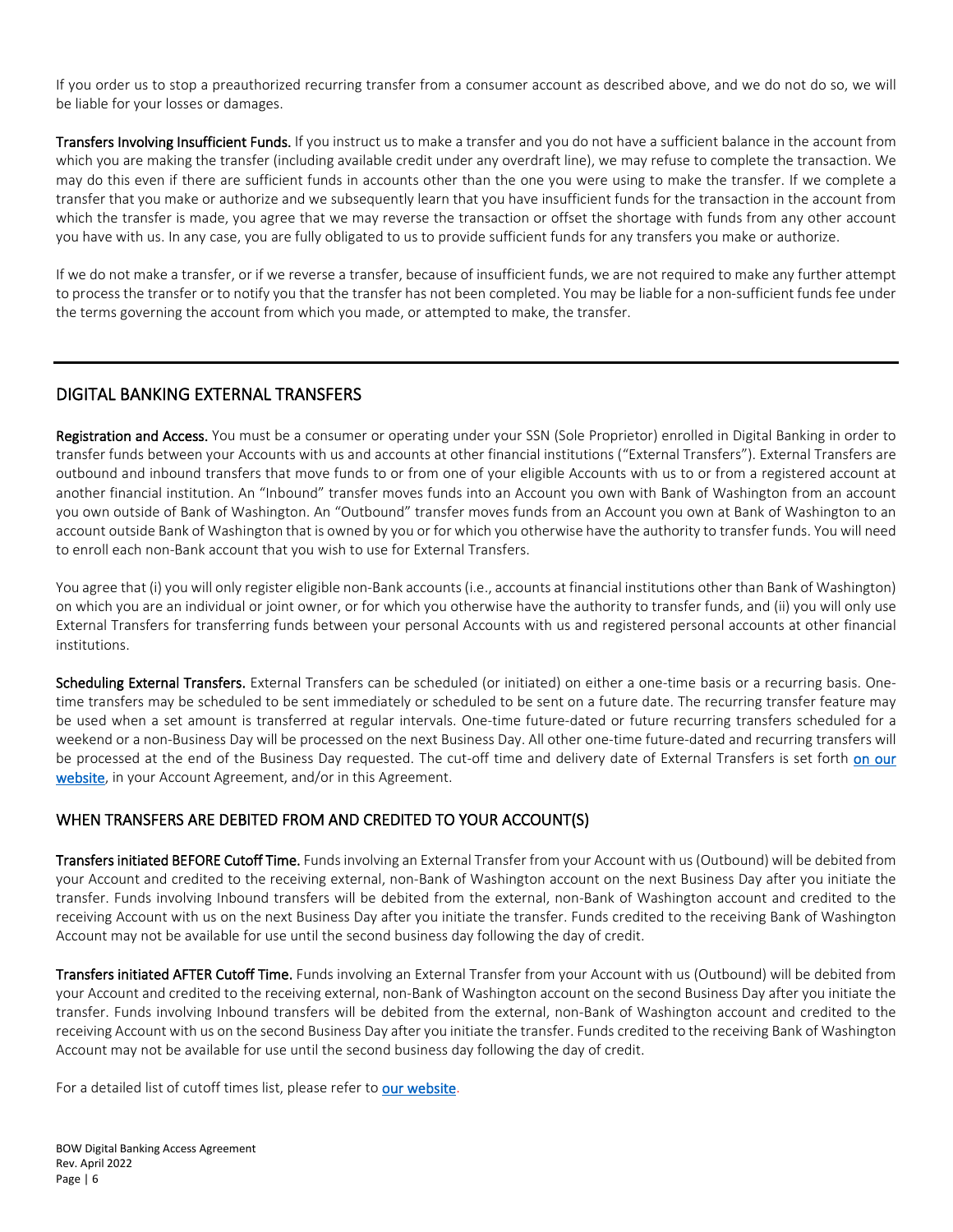Canceling Scheduled Transfers. Future-dated External Transfers (either one-time or recurring) can be cancelled prior to the cut-off time on the Business Day prior to the date the transfer is scheduled to be made. However, if the transfer's status is processing, you can no longer cancel it. NOTE: Immediate transfers cannot be cancelled via Digital Banking once the transfer has been processed.

Limits on Amounts and Frequency of Digital Banking Transactions. Transfers from a Savings or Money Market Account are limited to a total of six third party transfers per month. If a hold has been placed on the account from which you wish to transfer funds, you cannot transfer the portion of the funds held until the hold expires.

For security purposes, External Transfers have limits on the amount of funds that may be transferred in one day and within one month, which may change at any time without prior notice (other than any notice required by applicable law). External Transfers are currently limited to a daily aggregate of \$2,500 for inbound and outbound transfers with a maximum amount of \$5,000 per month. Individual transfer amounts may be changed at any time without notice at Bank of Washington's discretion. If there are not sufficient funds in your account to cover and External Transfer, plus the fee, the transfer will not be completed, and you will receive an email notification.

See your specific Account Agreement for details or call us at 636-239-7831.

Disqualifying Events. You agree that we may reduce the dollar limits on transfers as described above or terminate your eligibility to make future transfers (including canceling scheduled future transfers), in each case without prior notice (other than any notice required by Applicable Law), upon occurrence of a Disqualifying Event. Each of the following is a "Disqualifying Event":

- Any of your Accounts with us are not current or are not in good standing;
- You have had an overdraft, an over-limit item, or an item returned for insufficient funds with respect to any Account with us during the current or six (6) prior calendar months;
- You have had any prior External Transfer involving accounts at other financial institutions cancelled, revoked, or not completed due to insufficient funds, revoked authorization, stopped payments, frozen accounts, or any similar reason;
- We suspect fraud or unauthorized use has or may occur with respect to your Account(s) with us or with respect to any External Transfer(s).

External Transfers and Available Funds. You agree to have Available Funds on deposit in the Account you have designated in amounts sufficient to pay for all External Transfers requested, as well as any other payment obligations you have to us. If External Transfers process against any uncollected deposit, uncollected balance or otherwise insufficient Available Funds in your Account, YOUR ACCOUNT WILL BE ASSESSED AND CHARGED THE APPROPRIATE OVERDRAFT, UNCOLLECTED, OR RETURNED ITEM (NSF) FEE. See our Schedule of [Fees on our website](https://www.bankofwashington.com/about-us/schedule-of-fees) for the current fees, if applicable for these charges.

## MOBILE BANKING SERVICE

#### Enrolling in the Mobile Banking Service

Once you have enrolled in Digital Banking, you may use our Mobile Banking Service to access financial services and products and the functions now, or in the future, made available by us, using a Mobile Device. Not all Accounts are available through the Mobile Banking Service, and not all features of the Mobile Banking Service may be available.

To use the Mobile Banking Service, you must: (a) have a Mobile Device, which may be a mobile phone, tablet or other equipment with a mobile carrier, operating system, data plan, software, and hardware supported by us now or in the future, and (b) register while logged in to your subscription to Digital Banking. Although the Mobile Banking Service is phone device-agnostic, the enrollment process may require you to provide information about the Mobile Device that you will generally use for the Mobile Banking Service, as well as the telephone number for your Mobile Device, the telecommunications carrier that provides service to your Mobile Device, and your email address. Enrollment requires identification of the user's banking relationship as well as providing a mobile phone number. Once you register your Mobile Device and your enrollment is otherwise complete, you can start using the Mobile Banking Service. If you use a handheld mobile device other than your Mobile Device to access the Mobile Banking Service, all short message service ("SMS") text messages originating from the Mobile Banking Service will be sent to the Mobile Device you entered when registering for the Mobile Banking Service.

It is your responsibility to provide us with accurate, complete, and current information about you and your Mobile Device (including its telephone number, the telecommunications carrier, and your email address), and to notify us immediately if any of this information changes or if service to your Mobile Device is terminated. We reserve the right to refuse or cancel your registration for the Mobile Banking Service if we cannot verify information about you and/or your Mobile Device.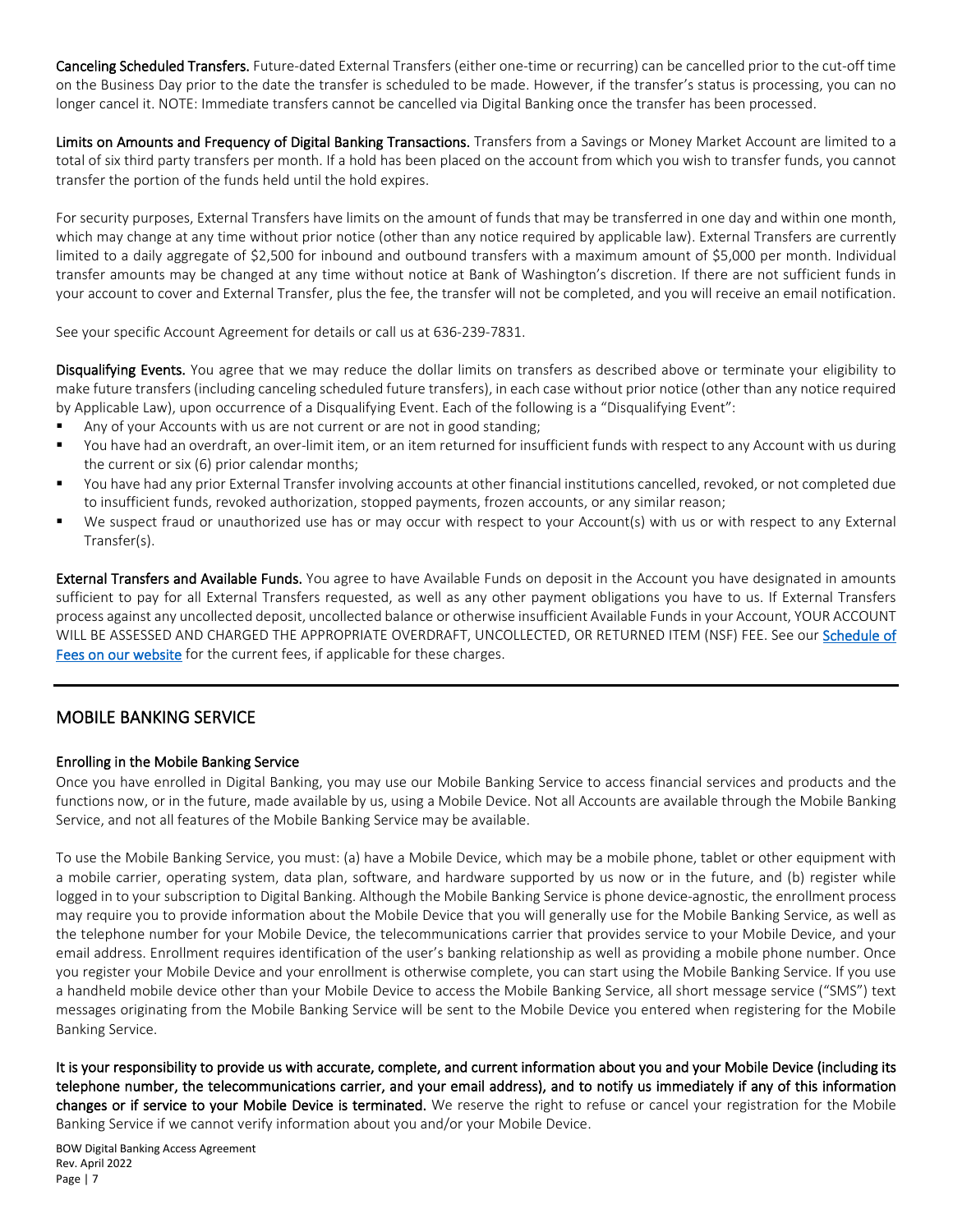Mobile Banking Service Formats. As further described below, the Mobile Banking Service permits you to use a Mobile Device to perform certain transactions associated with your eligible Accounts with us (hereinafter, each a "Mobile Banking Account"). The Mobile Banking Service may be provided in one or more formats or mechanisms, including without limitation, as well as via the mobile web or the downloadable application (further described below and hereinafter referred to as "Mobile Banking"). Not all methods will be available on all Mobile Devices. If you use the Mobile Banking Service in the form of SMS text messages, you are solely responsible for the content of and the mis-delivery of any SMS text messages. You agree to provide accurate source indication (i.e. the Mobile Device's mobile phone number for SMS text messages) of any SMS text messages sent by you. YOU ACKNOWLEDGE THAT THESE MESSAGES MAY INCLUDE INFORMATION THAT IS CONSIDERED CONFIDENTIAL UNDER FEDERAL AND STATE LAW, AND SOMEONE WHO HAS ACCESS TO YOUR SMS HISTORY OR EMAIL ACCOUNT MAY BE ABLE TO VIEW THE CONTENT.

Mobile Banking Service Transactions. You may use the Mobile Banking Service to initiate the following types of transactions to or from your Mobile Banking Accounts through your Mobile Device (each, a "Mobile Banking Transaction"):

- 1. View Limited Transaction History: To view balances and recent transactions, as well as search for recent transactions (e.g., by date, amount and check number) for your Mobile Banking Accounts.
- 2. Make One-Time Same-Day or Future-Dated Internal Transfers Between Your Mobile Banking Accounts: To make immediate or future-dated, one-time Internal Transfers of funds between your Mobile Banking Accounts, as further described herein and in accordance with the DIGITAL BANKING TRANSFERS section of this Agreement. For security reasons, we may limit the frequency and dollar amount of Internal Transfers made via the Mobile Banking Service, as further described in the DIGITAL BANKING TRANSFERS section of this Agreement. You may make recurring Internal Transfers via the Mobile Banking Service.
- 3. Make One-Time Same-Day or Future-Dated External Transfers Involving Your Mobile Banking Accounts: To make immediate or future-dated, one-time External Transfers of funds involving your Mobile Banking Accounts, as further described in and in accordance with the DIGITAL EXTERNAL TRANSFERS section of this Agreement. For security reasons, we may limit the frequency and dollar amount of Internal Transfers made via the Mobile Banking Service, as further described in the DIGITAL EXTERNAL TRANSFERS section of this Agreement. You may make recurring External Transfers via the Mobile Banking Service.
- 4. Cancel One-Time Future-Dated Internal Transfers or External Transfers: To cancel future-dated, one-time Internal Transfers or External Transfers involving your Mobile Banking Accounts, as further described in and in accordance with the DIGITAL TRANSFERS section and the DIGITAL EXTERNAL TRANSFERS section of this Agreement, respectively.
- 5. Initiate Bill Payment Transactions: If you are enrolled in our Bill Payment Service, you may use the Mobile Banking Service to pay a bill from the Account that you have designated as your Funding Account under the terms of our Bill Payment Service as further described in and in accordance with the Bill Payment Agreement. Each Payment that you initiate through your Mobile Device will be considered a "Mobile Bill Payment Transaction." You may also use the Mobile Banking Service to view, edit and delete pending Mobile Bill Payment Transactions and Payments initiated through Digital Banking. You must maintain your Funding Account in good standing with us in order to perform Mobile Bill Payment Transactions. If your Funding Account is closed for any reason, we will suspend or terminate your right to engage in Mobile Bill Payment Transactions. For security reasons, we may limit the frequency and dollar amount of Mobile Bill Payment Transactions from your Funding Account. You may initiate a Mobile Bill Payment Transaction to any new Payees that are not currently on your Payee list as established pursuant to our Bill Payment Service terms and conditions. You may establish (or delete or edit any pending) recurring Payments through the Mobile Banking Service.
- 6. Receive and/or View Account and Security Alerts: Receive certain Account and security alerts via SMS text message, and/or view such alerts via Mobile Banking, as further described in the ACCOUNT ALERTS section of this Agreement.
- 7. Send Secure Messages to Us: Send secure messages to us regarding Digital Banking or the Mobile Banking Service.
- 8. Other Features: To find our ATMs and branch locations, and to get help for other questions and inquiries associated with Digital Banking or the Mobile Banking Service.

#### Limitations on Mobile Banking Transactions.

- 1. Limits: We may limit certain types of transfers from your Savings and Money Market Accounts, the limitations set forth in the LIMITS ON AMOUNTS AND FREQUENCY OF DIGITAL BANKING TRANSACTIONS section of this Agreement apply to the Mobile Banking Service.
- 2. Dollar and Frequency Limitations on Transfers and Transactions. We reserve the right to limit the frequency and dollar amount of Internal Transfers, External Transfers and/or Mobile Bill Payment Transactions initiated via your Mobile Device for security reasons. Those limits are the same as and will be combined with those that apply to transactions initiated via Digital Banking, as further described in and in accordance with the DIGITAL BANKING TRANSFERS section and DIGITAL EXTERNAL TRANSFERS section of this Agreement, respectively.
- 3. You may make multiple transfers per day, subject to the limits set forth above and in the DIGITAL BANKING TRANSFERS section, and DIGITAL BANKING EXTERNAL TRANSFERS section of this Agreement, respectively.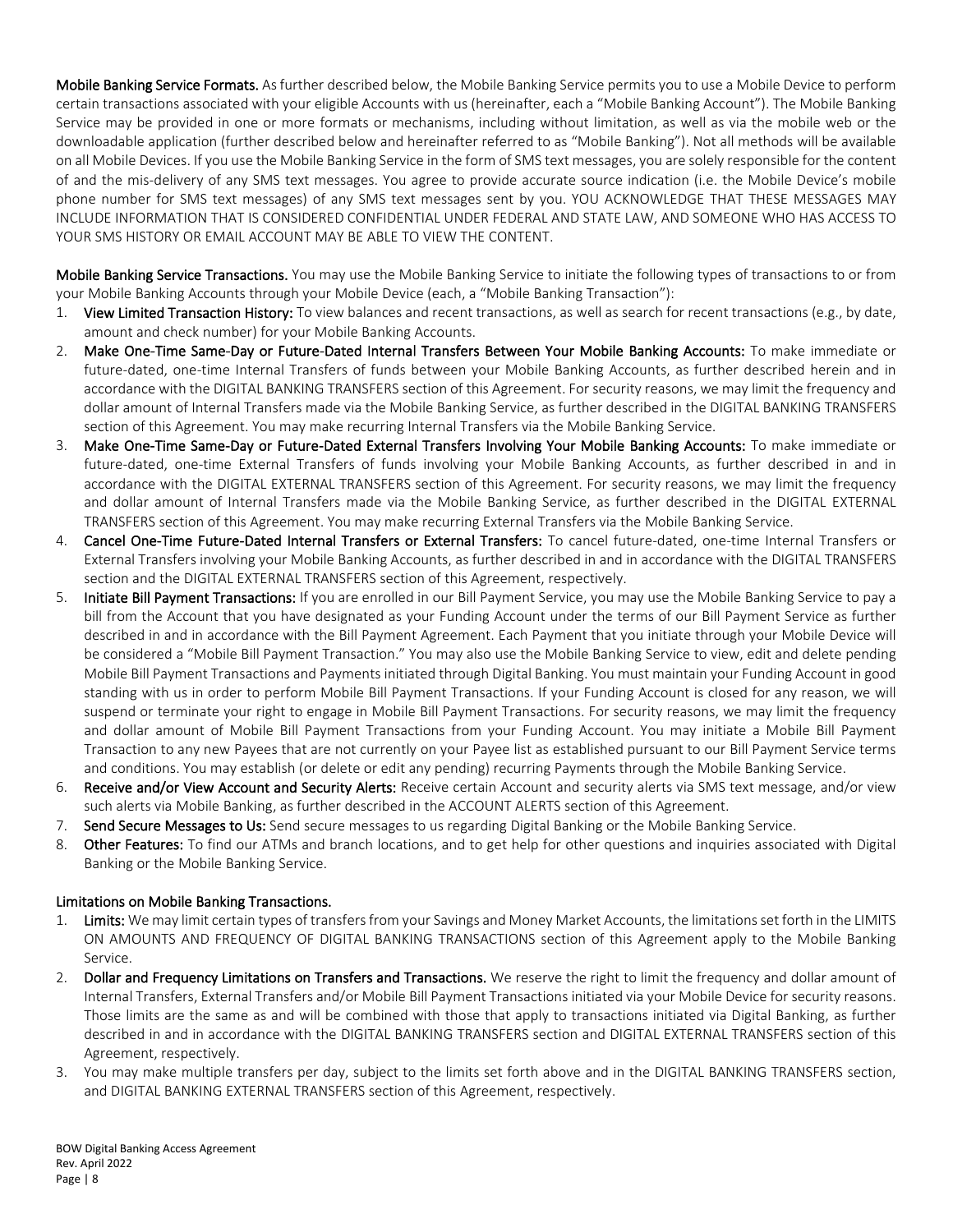4. Mobile Device Limitations. The Mobile Banking Service and some Mobile Banking Transactions may not be available on all types of Mobile Devices. You also understand and agree that the Mobile Banking Service may not be accessible or may have limited utility over some mobile networks, such as while roaming.

Standard Messaging Service Charges. Any fees and charges that may apply to the Mobile Banking Service will be set forth in our Schedule [of Fees](https://www.bankofwashington.com/about-us/schedule-of-fees) and are separate and apart from any other charges that may be assessed by the provider of your mobile communication services ("Carrier") for text messages sent to or from us. You understand that the standard data and text messaging rates charged by the Carrier providing service for your Mobile Device apply when you use your Mobile Device to enroll in and use the Mobile Banking Service.

Your Responsibilities. You represent and agree to the following by enrolling in or using the Mobile Banking Service:

- 1. Account Ownership/Accurate Information. You represent that you are the legal owner of the Accounts and other financial information which may be accessed via the Mobile Banking Service. You represent and agree that all information you provide to us in connection with the Mobile Banking Service is accurate, current and complete, and that you have the right to provide such information to us for the purpose of using the Mobile Banking Service. You agree not to misrepresent your identity or your Account information. You agree to keep your Account information up to date and accurate.
- 2. User Security. You agree to take every precaution to ensure the safety, security and integrity of your Account and transactions when using the Mobile Banking Service. You agree not to leave your Mobile Device unattended while logged into the Mobile Banking Service and to log off immediately at the completion of each access by you. You agree not to provide your Login ID, password or other access information to any unauthorized person. If you permit other persons to use your Mobile Device, login information, or other means to access the Mobile Banking Service, you are responsible for any transactions they authorize. We will not be liable for any damages resulting from your failure to follow the above precautions. You agree not to use any personally identifiable information when creating shortcuts to your Account. We make no representation that any content or use of the Mobile Banking Service is available for use in locations outside of the United States. Accessing the Mobile Banking Service from locations outside of the United States is at your own risk.
- 3. User Conduct. You agree not to use the Mobile Banking Service or the content or information delivered through the Mobile Banking Service in any way that would: (a) infringe any third-party copyright, patent, trademark, trade secret or other proprietary rights or rights of privacy, including any rights in any software associated with the Mobile Banking Service; (b) be fraudulent or involve the sale of counterfeit or stolen items, including, but not limited to, use of the Mobile Banking Service to impersonate another person or entity; (c) violate any law, statute, ordinance or regulation (including, but not limited to, those governing export control, consumer protection, unfair competition, anti-discrimination or false advertising); (d) be false, misleading or inaccurate; (e) create liability for us or our affiliates or service providers, or cause us to lose (in whole or in part) the services of any of our service providers; (f) be defamatory, trade libelous, unlawfully threatening or unlawfully harassing; (g) potentially be perceived as illegal, offensive or objectionable; (h) interfere with or disrupt computer networks connected to the Mobile Banking Service; (i) interfere with or disrupt the use of the Mobile Banking Service by any other user; or (j) use the Mobile Banking Service in such a manner as to gain unauthorized entry or access to the computer systems of others.

#### TEXT BANKING & ACCOUNT ALERTS

Bank of Washington offers customers mobile access to their account information (e.g., balance inquiries and most recent transaction) over the Short Message Service ("SMS"), as well as the option to set up alerts for accounts (e.g., low balance alerts). The Services and/or Software may not be available at any time for any reason outside the reasonable control of Bank of Washington or any Service Provider.

Digital Banking services provides both optional Account Alerts and Security Alerts associated with certain modules of Digital Banking Services. We may add new alerts from time to time or cancel old alerts. Each alert has different options available, and you may select from among these options upon activation of your alerts service.

- Text Banking Enrollment requires identification of the banking relationship with Bank of Washington as well as providing a mobile phone number. This is enabled/unenabled via the Text Banking option in your Digital Banking access menu. Text STOP to 226563 to opt out of the program. A list of commands can be found on your Digital Banking Access.
- Text alerts are enabled/unenabled via the Setup/Edit Alerts option in your Digital Banking access menu.

Voluntary alerts are subject to the following:

- Electronic alerts will be sent to the phone number(s), email address(es) or Mobile Device(s) identified by you via Digital Banking or on enrollment and/ or set-up form(s). If your phone number(s), email address(es) or Mobile Device(s) changes, you are responsible for updating that information via Digital Banking, and such change(s) will apply to all of your alerts.
- You understand and agree that your alerts may be delayed or prevented by a variety of factors. We will use commercially reasonable efforts to provide alerts in a timely manner with accurate information. We neither guarantee the delivery nor the accuracy of the

BOW Digital Banking Access Agreement Rev. April 2022 Page | 9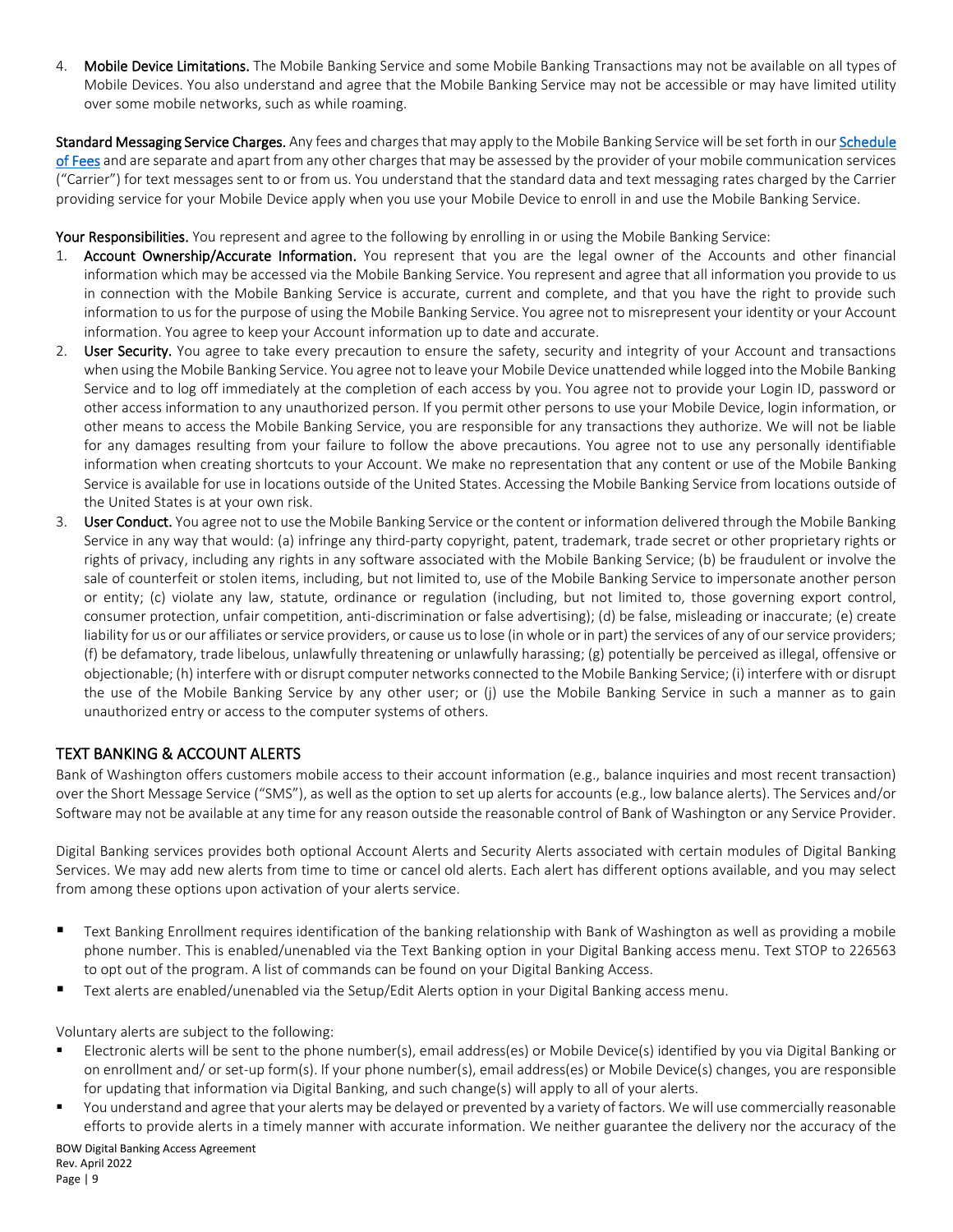contents of any alert. You also agree that we shall not be liable for any delays, failure to deliver, or misdirected delivery of any alert; for any errors in the content of an alert; or for any actions taken or not taken by you or any third party in reliance of an alert. You agree that we are not responsible for any costs or fees incurred as a result of alerts directed by you.

 Alerts are not encrypted. We will never include your Login ID or password or full Account number(s). However, alerts may include your name and some information about your Accounts, depending upon your selection of specified alerts.

# MOBILE DEPOSIT SERVICE

The Mobile Deposit Service (Mobile Deposit) is designed to allow you to make deposits of paper checks (Checks) to your checking, savings or money market savings Accounts with Bank of Washington from home or other remote locations by using your eligible cameraenabled Mobile Device to capture images of the Checks and transmitting the digital images and associated deposit information (Images) to us or our third-party processor (Processor) with your Device.

Eligibility. You must be a user of Bank of Washington's Mobile Banking Service to use Mobile Deposit.

Enrollment. In order to use Mobile Deposit, you must: (a) have one or more eligible Deposit Accounts with us, (b) have an eligible Device, and (c) be a user of the Mobile Banking Service. Only certain camera-enabled Devices may be used with Mobile Deposit, as specified by us from time to time. You may be required to provide information about the Mobile Device that you will use for Mobile Deposit, as well as the telephone number for your Device, the telecommunications carrier that provides service to your Device, and your email address. Use of Mobile Deposit requires identification of your banking relationship with us as well as verification of your Device. If you use a handheld mobile device other than your Device to access Mobile Deposit, any SMS text messages originating from Mobile Deposit will be sent to the Device you entered and verified when registering for Digital Banking services. It is your responsibility to provide us with accurate, complete and current information about you and your Mobile Device (including its telephone number, the telecommunications carrier, and your email address), and to notify us immediately if any of this information changes or if service to your Device is terminated. We reserve the right to refuse or cancel your registration for Mobile Deposit if we cannot verify information about you and/or your Device.

Charges for Mobile Deposit. While we currently do not charge for Mobile Deposit, you agree to pay for any future charges we may assess for Mobile Deposit in accordance with our current [Schedule of Fees,](https://www.bankofwashington.com/about-us/schedule-of-fees) as amended from time to time, or you may elect to terminate Mobile Deposit. We will advise you of any fee changes prior to implementing them to the extent and as required by applicable law. You authorize us to automatically charge your primary checking Account for all such fees incurred in connection with Mobile Deposit. In the future, we may add to or enhance the features of Mobile Deposit. By using such added or enhanced features, you agree to pay for them in accordance with our Schedule of Fees.

Deposit Limits. We may establish daily and/or monthly limits on the dollar amount and/or number of items or deposits from time to time. If we permit you to make a deposit in excess of these limits, such deposit will still be subject to the terms of this Agreement, and we will not be obligated to allow such a deposit at other times.

Eligible Items. You hereby agree that you will only scan and deposit a check(s) as that term is defined in Federal Reserve Board Regulation CC ("Reg CC"). You agree that the Image of the check that is transmitted to the Bank (each such check and other item is referred to in this section as a "Check" and, if more than one, "Checks") shall be deemed an "item" within the meaning of Article 3 & 4 of the Uniform Commercial Code. You also acknowledge and agree that Mobile Deposits that you make using this service are not "Electronic Fund Transfers" as that term is defined in Consumer Financial Protection Bureau's Regulation E.

You further agree that you will not use Mobile Deposit to deposit any Checks or other items (considered ineligible or Prohibited Checks) that:

- **•** are payable to any person or entity other than yourself or otherwise to the owner of the account that the item is being deposited into;
- are drawn, or otherwise issued, by you on any of your Mobile Deposit Accounts maintained at another financial institution;
- are prohibited by Bank's then current procedures pertaining to Mobile Deposit or are in violation of any law, rule or regulation;
- you know or suspect, or should know or suspect, are altered on the front of the item, fraudulent or otherwise not authorized by the owner of the Mobile Deposit Account on which the Checks are drawn;
- have not been previously endorsed by a bank and are either "substitute checks" (as defined in Regulation CC or other applicable federal law or regulation) or "image replacement documents" that purport to be substitute checks, without Bank's prior written consent;
- are drawn on financial institutions that are located outside of the United States or Territories of the United States;

BOW Digital Banking Access Agreement Rev. April 2022 Page | 10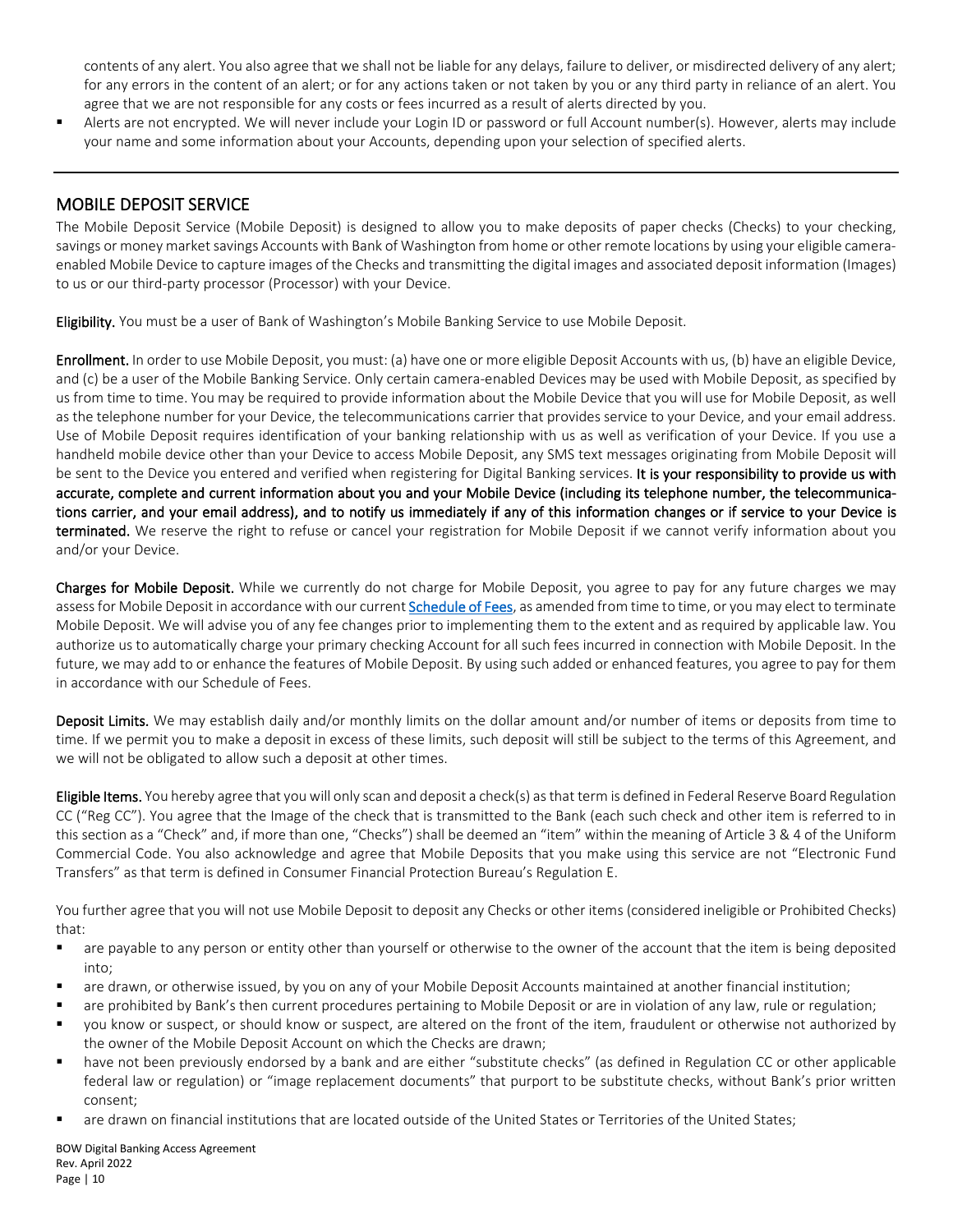- are payable jointly, unless deposited into a deposit Account in the name of all payees;
- **•** are remotely created checks, as defined in Regulation CC, or are remotely created payment orders;
- are not payable in United States currency;
- are dated more than six (6) months prior to the date of deposit;
- have any endorsement on the back other than that specified in this section;
- have previously been submitted through Mobile Deposit or through a remote deposit capture service offered at any other financial institution; or
- are not acceptable to Bank for deposit into a deposit Account as provided in the Account Agreement.

If you deposit a Prohibited Check, you agree to indemnify and reimburse the Bank for, and hold the Bank harmless from and against, any and all losses, costs and expenses (including reasonable attorneys' fees) that the Bank may incur associated with any warrant, indemnity, or other claim related thereto. Furthermore, if, after first having obtained the Bank's written consent to do so, you provide the Bank with an electronic representation of a substitute Check for deposit into a Mobile Deposit Account instead of an Check, you agree to indemnify and reimburse the Bank for, and hold the Bank harmless from and against, any and all losses, costs, and expenses (including reasonable attorneys' fees) the Bank incurs because any such substitute check resulting from such electronic representation does not meet applicable substitute check standards and/or causes duplicate payments.

Requirements. You understand you must, and hereby agree, at your sole cost and expense, to use a Device that meets all technical requirements for the proper delivery of Mobile Deposit and that fulfills your obligation to obtain and maintain secure access to the Internet. You understand and agree you may also incur, and shall pay, any and all expenses related to the use of Mobile Deposit, including, but not limited to, telephone service or Internet service charges. You are solely responsible for the payment of any and all costs and expenses associated with meeting and maintaining all technical requirements and additional items necessary for the proper use of Mobile Deposit. You understand and agree that you are solely responsible for the operation, maintenance, and updating of all equipment, software, and services used in connection with Mobile Deposit and the cost thereof, and you hereby agree that you will perform, or cause to be performed, all vendor recommended maintenance, repairs, upgrades, and replacements. The Bank is not responsible for, and you hereby release the Bank from, any and all claims or damages resulting from, or related to, any computer virus or related problems that may be associated with using electronic mail or the Internet. The Bank is not responsible for, and you hereby release the Bank from, any and all claims or damages resulting from, or related to, defects in or malfunctions of your Mobile Device and/or any associated hardware or software, or failures of or interruptions in any electrical, telephone, or Internet services. The Bank hereby advises you, and you hereby agree to scan its Mobile Device and/or any associated hardware or software on a regular basis using a reliable virus detection product in order to detect and remove viruses.

The image of an item transmitted to Bank of Washington using Mobile Deposit must be legible and contain images of the front and back of the Check. The image quality of the items must comply with the requirements established from time to time by the American National Standards Institute ("ANSI"), the Board of Governors of the Federal Reserve Board, or any other regulatory agency, clearing house or association. These requirements include, but are not limited to, ensuring the following information can clearly be read and understood by sight review of the Check image:

- the amount of the Check (both written and numeric);
- $\blacksquare$  the payee; the signature of the drawer (maker);
- the date;
- the Check number;
- the information identifying the drawer and the paying financial institution that is preprinted on the Check including the MICR line; and
- all other information placed on the Check prior to the time of an image of the Check is captured (such as any required identification written on the front of the Check and any endorsements applied to the back of the Check).

Required Endorsement. Endorsements must be made on the back of the Check within 1½ inches of the "trailing edge" of a check, although we may accept endorsements outside this space. Sign your check and write "For Mobile Deposit Only", or, if available, check the box next to the signature line indicating a mobile deposit. Your deposit may be declined if it is not properly endorsed.

A Check payable to two payees must be endorsed by both payees. If the Check is payable to you or your joint owner, either of you can endorse it. If the Check is made payable to you and your joint owner, both of you must endorse the Check and it must be deposited into a Mobile Deposit Account owned by both of you.

BOW Digital Banking Access Agreement Rev. April 2022 Receipt of Deposit. All Images processed for deposit through Mobile Deposit will be treated as "deposits" under the Account Agreement and this Agreement. When we receive an Image, we will attempt to confirm receipt via a confirmation email to you if you have elected this option and provided us with your email address when you make the deposit. We shall not be deemed to have received the Image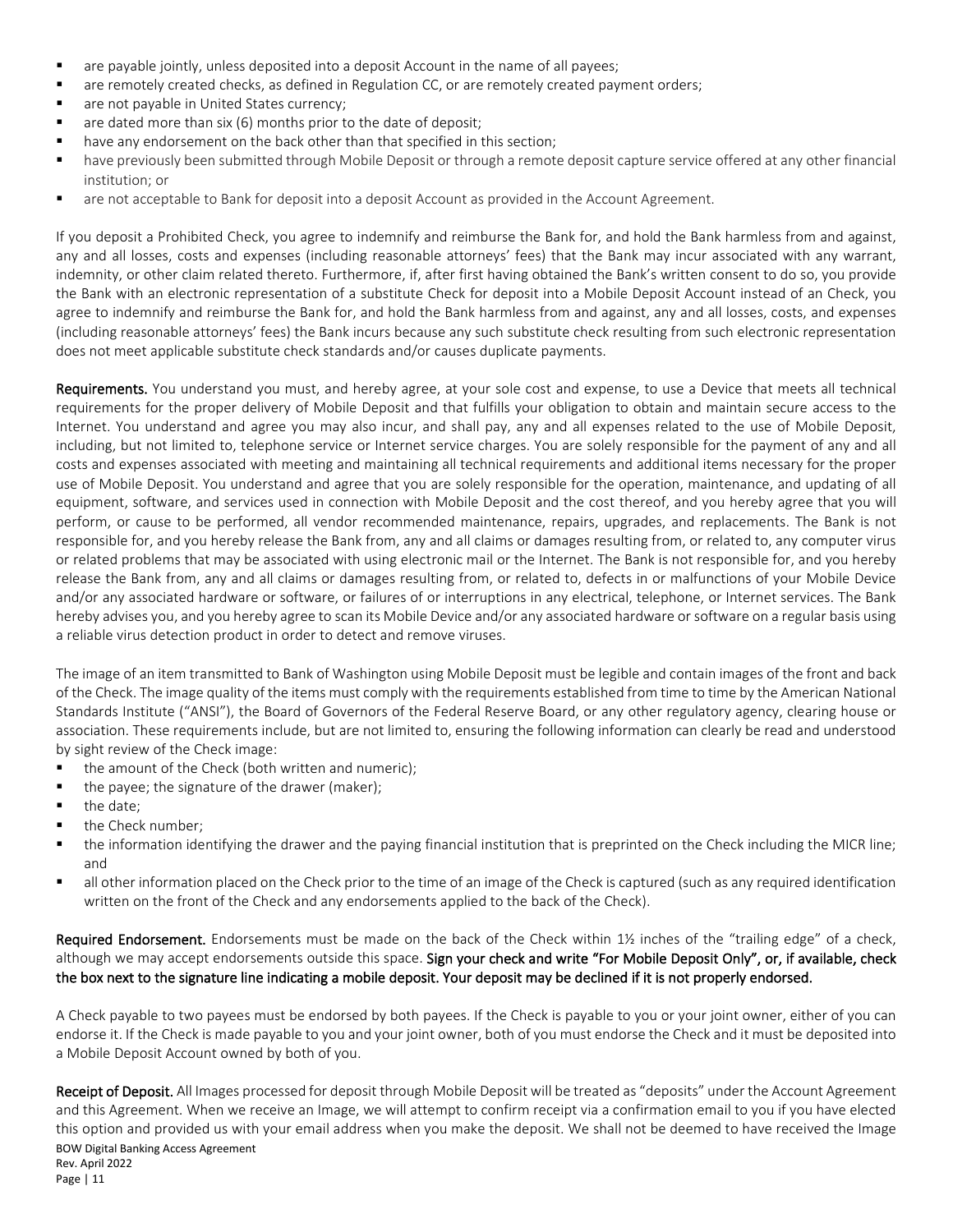for deposit until we have confirmed receipt. Confirmation does not mean that the Image contains no errors. Notwithstanding the fact that we have accepted a Mobile Deposit for processing, any credit made to your Mobile Deposit Account shall be provisional, and you shall remain liable to us for any errors, inaccuracies, breach of warranties, and any other loss sustained by, or claim made against us.

We shall have no liability to you for the rejection of a Mobile Deposit or the Images or other information contained therein or for our failure to notify you of such rejection. We are not responsible for any Image that we do not receive. Following receipt, we may process the Image by preparing a "substitute check" or clearing the item as an Image.

We reserve the right, in our sole and absolute discretion, to reject any Image for remote deposit into your Mobile Deposit Account. We will notify you of rejected Images by phone, email or other means.

Retention of Checks. After you receive confirmation that we have received an Image, we recommend you securely store the Item for five (5) calendar days from the date of Image transmission. Upon our request from time to time, you will deliver to us the requested Check in your possession. If not provided in a timely manner, such amount will be reversed from your Mobile Deposit Account. Promptly after such period expires, you must destroy the Check by first marking it "VOID" and then destroying it by cross-cut shredding or another commercially acceptable means of destruction. After destruction of a Check, the Image will be the sole evidence of the Check. We recommend destroying each Item of which you have transmitted an Image after 14 days.

You agree that you will never deposit the Check or present the Check to us or anyone else for payment. You understand that you are responsible if anyone is asked to make a payment based on a Check that has already been paid.

Returned Deposits. Any credit to your Mobile Deposit Account for Checks deposited using Mobile Deposit is Provisional. As used herein, "Provisional" means that the credit is made to your Mobile Deposit Account subject to final payment of the Checks and subject to the terms of the Account Agreement. If Checks deposited through Mobile Deposit are dishonored, rejected, or otherwise returned unpaid by the drawee bank, or are rejected or returned by a clearing agent or collecting bank, for any reason, including, but not limited to, issues relating to the quality of the Image, you agree that an Check will not be returned to you, but that we may charge back the amount of the Check and provide you with an Image of the Check, a paper reproduction of the Check or a substitute check. You will reimburse us for all loss, cost, damage, or expense caused by or relating to the processing of the returned item. Without our approval, you shall not attempt to deposit or otherwise negotiate a Check if it has been charged back to you.

We may debit any of your Accounts to obtain payment for any item that has been rejected or returned, for any adjustment related to such item or for any warranty claim related to such item, whether or not the rejection, return, adjustment, or warranty claim was made timely.

Your Warranties. You make the following warranties and representations with respect to each Image:

- Each Image is a true and accurate rendition of the front and back of the Check, without any alteration, and the drawer of the Check has no defense against payment of the Check.
- The amount, payee(s), signature(s), and endorsement(s) on the Image and on the Check are legible, genuine, and accurate.
- You will not deposit or otherwise endorse to a third party the Check, and no person will receive a transfer, presentment, or return of, or otherwise be charged for, the Check or a paper or electronic representation of the Check such that the person will be asked to make payment based on an item that has already been paid.
- There are no other duplicate Images of the Check.
- The Check was authorized by the drawer in the amount stated on the Check and to the payee(s) stated on the Check.
- You are authorized to enforce and obtain payment of the Check.
- You have possession of the Check and no party will submit the Check for payment.

With respect to each Image, you make to us all representations and warranties that we make or are deemed to make to any party pursuant to law, regulation, or clearinghouse rule. You agree that files and Images transmitted to us will contain no viruses or any other disabling features that may have an adverse impact on our network, data, or related systems.

Compliance with Law. You will use Mobile Deposit for lawful purposes and in compliance with all applicable laws, rules, and regulations. You agree to comply with all existing and future operating procedures used by the Bank for processing of transactions. You further agree to comply with, and be bound by, all applicable state or federal laws, rules, regulations, orders, guidelines, operating circulars, and pronouncements affecting Checks and items, including, but not limited to, all rules and procedural guidelines established by the Board of Governors of the Federal Reserve and any clearinghouse or other organization in which Bank is a member or to which rules Bank has agreed to be bound. These procedures, rules, and regulations (collectively the "Rules") and laws are incorporated herein by reference. In the event of conflict between the terms of this section and the Rules, the Rules will control.

#### BOW Digital Banking Access Agreement

Rev. April 2022 Page | 12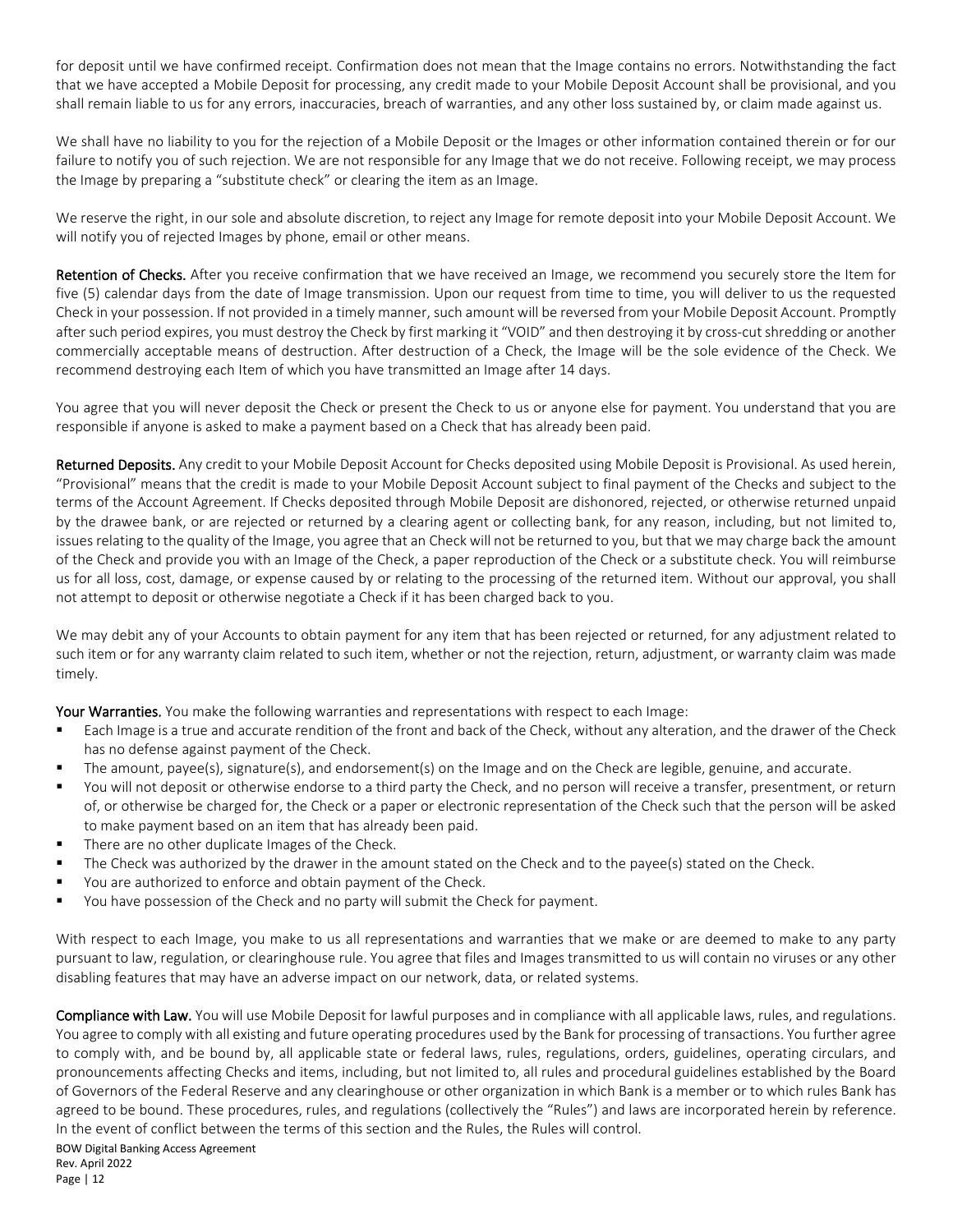Mobile Deposit Unavailability. Mobile Deposit may be unavailable temporarily due to system maintenance or technical difficulties, including those of the Internet service provider, cellular service provider, and Internet software. In the event that Mobile Deposit is unavailable, you may deposit Original Checks at our branches, at Bank of Washington ATMs, or by mailing the Check to us.

You hereby acknowledge and agree that we shall not be liable to you for any loss or damage of any nature you sustain as the result of your inability to use the Mobile Deposit.

Funds Availability. The cut-off time applicable to Mobile Deposit is Monday through Friday at 5:00 p.m. Central Time (CT). Mobile Deposits confirmed as received before 5:00 p.m. CT on Monday through Friday will be considered deposited on that day. Mobile Deposits confirmed as received after 5:00 p.m. CT, and deposits confirmed received on a Saturday, Sunday, or holiday at any time, will be considered deposited on the next Business Day as defined in the Account Agreement. Funds from Mobile Deposits will generally be available to you in accordance with our standard [Funds Availability Policy.](https://www.bankofwashington.com/about-us/funds-availability-disclosure) Bank of Washington may make such funds available sooner based on such factors as credit worthiness, the length and extent of your relationship with us, transaction and experience information, and such other factors as the Bank, in its sole discretion, deems relevant.

Mobile Deposit Security. You will complete each deposit promptly. If you are unable to complete your deposit promptly, you will ensure that your Mobile Device remains securely in your possession until the deposit has been completed. It is your responsibility to establish and maintain procedures to safeguard against unauthorized deposits. By using Mobile Deposit, you accept the risk that an item deposited through Mobile Deposit will be intercepted or misdirected during transmission. The Bank bears no liability to you or others for any such intercepted or misdirected items or information disclosed through such transmission errors. You will notify us immediately by telephone at (636) 239-7831 between the hours of 8:30 a.m. and 7:00 p.m., Monday through Friday, if you learn of any loss or theft of Checks. You will ensure the safety and integrity of Checks from the time of receipt until the time of destruction. If warranted in our reasonable judgment, we may audit and monitor you, and you agree to cooperate with us to permit such monitoring, to confirm that you have satisfied your obligations under this section.

Your Responsibility. You are solely responsible for the quality, completeness, accuracy, validity, and integrity of the Image. You are solely responsible if you, intentionally or unintentionally, submit fraudulent, incorrect, or illegible Images to us, or if Mobile Deposit is used, by authorized or unauthorized persons, to submit fraudulent, unauthorized, inaccurate, incorrect, or otherwise improper or unusable Images to us.

You agree to notify us of any suspected errors regarding items deposited through Mobile Deposit right away, and in no event later than 60 days after the applicable Account statement is sent or otherwise made available. Unless you notify us within 60 days, such statement regarding all deposits made through Mobile Deposit shall be deemed correct, and you are precluded from bringing a claim against the Bank for such alleged error.

Your Indemnification Obligation. You understand and agree that you are required to indemnify us and hold us harmless, including our affiliates, officers, employees, and agents, against any and all claims, actions, damages, liabilities, costs, and expenses, including reasonable attorneys' fees and expenses arising from your use of Mobile Deposit and/or breach of this section. You understand and agree that this paragraph shall survive the termination of this Agreement.

You also understand and agree that you are required to indemnify our technology partners or Processor, and hold harmless our Processor from and against any third party claims, suits, proceedings, actions, or demands, including claims of another financial institution, business entity, or governmental authority, and all losses, liabilities, damages, fines, penalties, costs, and expenses, including court costs and reasonable attorneys' fees and expenses, arising from such claims, to the extent such claim is related to the Bank or your use of Mobile Deposit, our Processor's applications, unless such claim directly results from an action or omission made by our Processor in bad faith. You understand and agree that this paragraph shall survive the termination of this Agreement.

Cooperation with Investigation. You agree to cooperate with us in the investigation of unusual transactions, poor quality transmissions, and resolution of customer claims, including by providing, upon request and without further cost, any originals or copies of items deposited through Mobile Deposit in your possession and your records relating to such items and transmissions.

BOW Digital Banking Access Agreement Rev. April 2022 Suspension and Termination. In addition to any other provision in this Agreement or the Account Agreement on the subject, the Bank may, in its sole discretion and without prior notice to you unless otherwise required by Applicable Law, elect to suspend or terminate your use of Mobile Deposit (i) if you or we close the Account(s) established in connection with Mobile Deposit, (ii) if we reasonably suspect that you have engaged in fraud or other abuse with regard to Mobile Deposit, (iii) in the event of a material breach in the performance or observance of any term, or breach of any representation or warranty, by you, (iv) if we believe immediate action is

Page | 13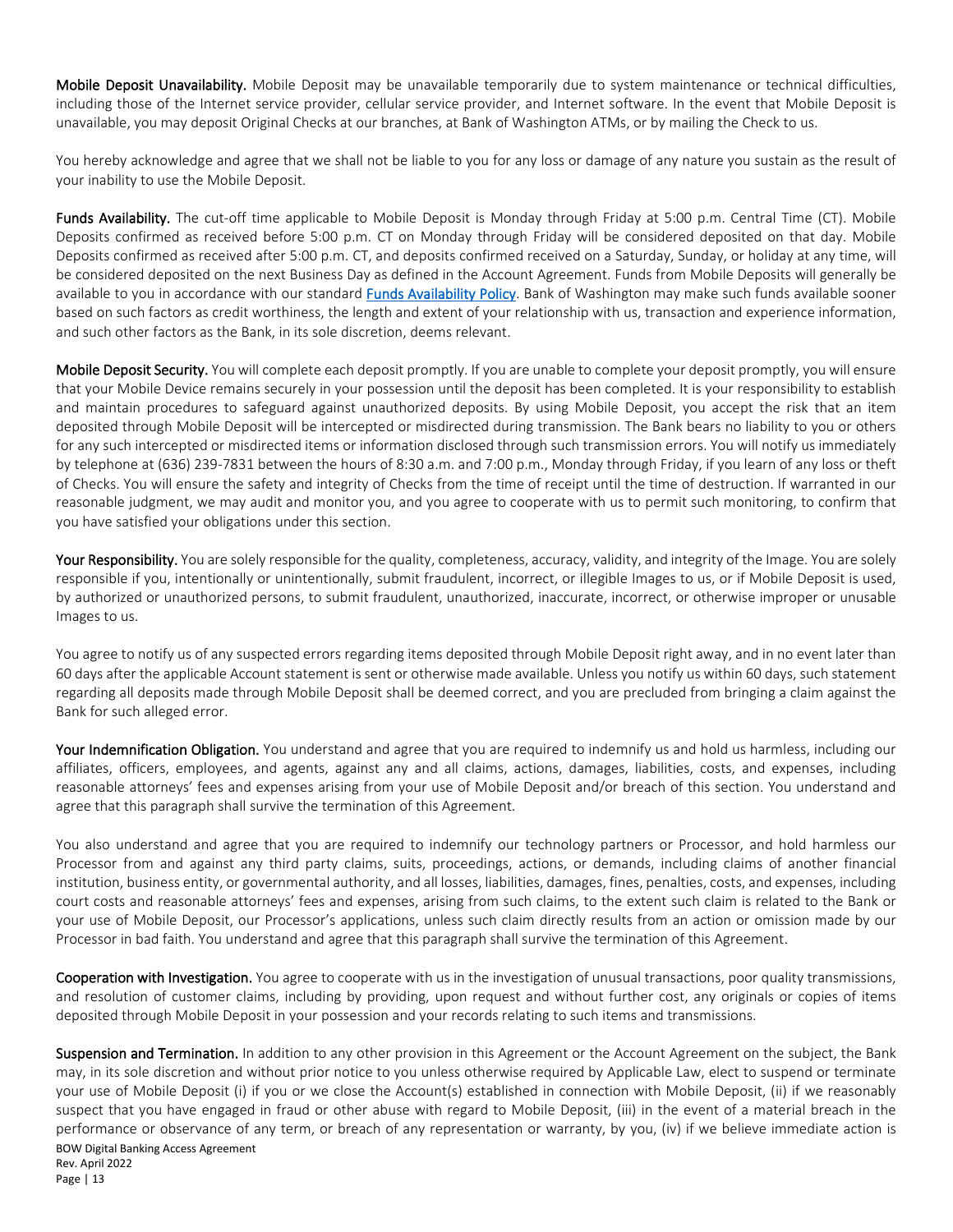required for the security of your or the Bank's funds, or (vi) if we reasonably believe that the continued provision of Mobile Deposit would violate federal, state or local laws or regulations, or would subject Bank to unacceptable risk of loss. Notwithstanding any termination, this section and the Agreement shall remain in full force and effect with respect to all transactions initiated prior to such termination.

Ownership and License. You agree that the Bank and/or its service provider(s) retain all ownership and proprietary rights in Mobile Deposit, associated content, technology, and website(s). Your use of Mobile Deposit is subject to and conditioned upon your complete compliance with this Agreement. Without limiting the effect of the foregoing, your breach of this section or the Agreement immediately terminates your right to use Mobile Deposit. Without limiting the restriction of the foregoing, you agree that you will not modify, change, alter, translate, create derivative works from, reverse engineer, disassemble, or decompile the technology or Mobile Deposit; copy or reproduce all or any part of the technology or Mobile Deposit; or interfere, or attempt to interfere, with the technology or Mobile Deposit. We and our technology partners or Processor retain all rights, title, and interests in and to Mobile Deposit, software, and developments made available to you.

#### DISCLAIMER OF WARRANTIES

YOU AGREE THAT YOUR USE OF MOBILE DEPOSIT AND ALL INFORMATION AND CONTENT (INCLUDING THAT OF THIRD PARTIES) IS AT YOUR RISK AND IS PROVIDED ON AN "AS IS" AND "AS AVAILABLE" BASIS. WE DISCLAIM ALL WARRANTIES OF ANY KIND AS TO THE USE OF MOBILE DEPOSIT, WHETHER EXPRESS OR IMPLIED, INCLUDING, BUT NOT LIMITED TO THE IMPLIED WARRANTIES OF MERCHANTABILITY, FITNESS FOR A PARTICULAR PURPOSE, AND NON-INFRINGEMENT. WE MAKE NO WARRANTY THAT MOBILE DEPOSIT WILL MEET YOUR REQUIREMENTS OR WILL BE UNINTERRUPTED, TIMELY, SECURE, OR ERROR-FREE. WE MAKE NO WARRANTY THAT THE RESULTS THAT MAY BE OBTAINED WILL BE ACCURATE OR RELIABLE OR THAT ANY ERRORS IN MOBILE DEPOSIT OR TECHNOLOGY WILL BE CORRECTED.

## STOP PAYMENT

You may use Digital Banking to initiate an electronic stop payment request for any check written on your Accounts. You agree to provide all required information relating to stop payment requests. If you fail to provide us with complete information or if the information you provide is incorrect, you agree that we shall not be responsible for any failure to stop payment on such item. You understand that if the stop payment request comes too late for us to have a reasonable time to act on it prior to paying, settling for, posting or becoming accountable for the check described in the request, then your stop payment request shall be of no effect. You agree not to make a claim against us if the check is paid through inadvertence, accident, oversight, or if we are required to pay such check by a holder in due course or if by reason of such payment, other items drawn on your Account(s) are returned insufficient. You agree to indemnify and hold us harmless from and against any and all losses, damages, and expenses, including court costs and attorney's fees, incurred by us due to our refusal of payment of any check or other item in accordance with your instructions.

## PROCESSING CUT-OFF TIMES

Except as otherwise provided in this Agreement, any Internal Transfers submitted by you before 7:00 p.m. on a business day are posted to the account the same day. External Transfers sent by you after 12:00 a.m. CT are considered part of the next Business Day. Bill Payment requests submitted after 9:00 p.m. CT are considered part of the next Business Day. We reserve the right to change these cutoff times. You will receive notice if they change in accordance with Applicable Law. For a detailed list of cut-off times, please refer to [our website.](https://www.bankofwashington.com/cutoff)

# ADDITIONAL DISCLOSURES REGARDING ELECTRONIC FUNDS TRANSFERS (EFT)

#### ACCOUNT STATEMENTS

We report your Digital Banking transactions on the periodic statements for your Account(s). You agree to review your periodic statement promptly after you receive it, or it is made available to you through Digital Banking in accordance with this Agreement and the terms of your Account Agreement. You also agree to tell us promptly about any change in your address so that we may send your periodic statement(s) and communications to your correct address. Certain Deposit Accounts, including but not limited to Savings Accounts, Money Market Deposit Accounts, CDs, and IRAs, will receive a quarterly statement if there is no EFT activity.

A copy of any documentation provided to you that indicates that an EFT was made shall be admissible as evidence of such transfer and shall constitute prima facie proof that such transfer was made.

BOW Digital Banking Access Agreement Rev. April 2022 Page | 14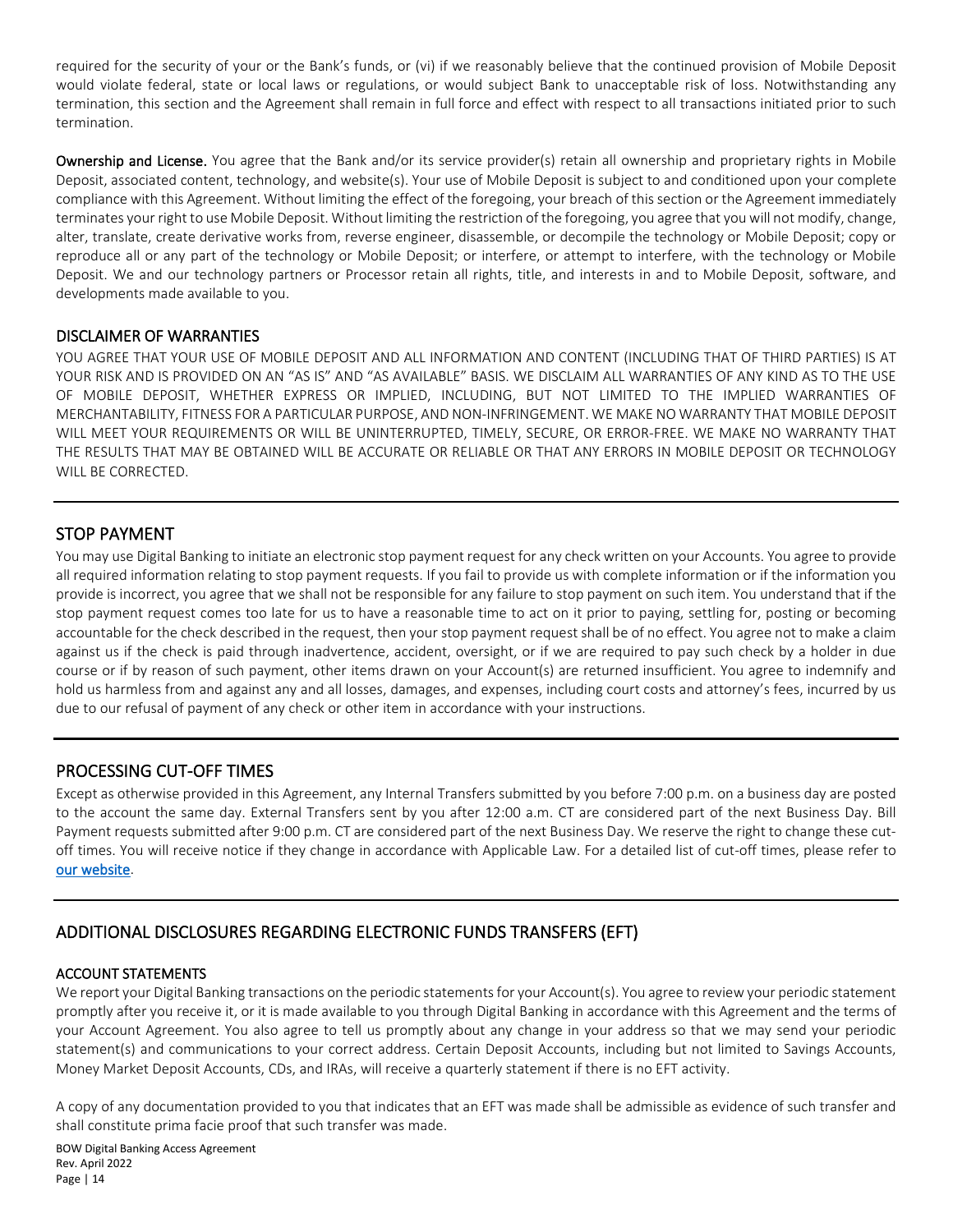#### UNAUTHORIZED DIGITAL BANKING TRANSACTIONS FROM YOUR DEPOSIT ACCOUNT(S)

In case of errors or questions about your electronic transfers, call or write us at the telephone number or address listed in this Agreement as soon as you can if you think your statement or receipt is wrong or if you need more information about a transfer listed on the statement or receipt. Also, if your statement for a consumer account shows transfers covered by this agreement that you did not make or authorize, tell us at once. We must hear from you no later than 60 days after we sent the FIRST statement on which the problem or error appeared. If you do not tell us within 60 days after the statement was mailed to you, you may not get back any money lost after the 60 days if we can prove that we could have stopped someone from taking the money if you had told us in time. If a good reason (such as a long trip or hospital stay) kept you from telling us, we will extend the time periods. The best way to minimize your loss is to call us IMMEDIATELY.

If you tell us orally, we may require that you send us your question in writing within 10 business days.

For Consumers Only – We will determine whether an error occurred within 10 business days (20 business days if the transfer involved a new account) after you contact us and will correct any error promptly. If we need more time, however, we may take up to 45 days (90 days if the transfer involves a new account, a point-of-sale transaction, or a foreign initiated transfer) to investigate. If we decide to do this, we will credit your account within 10 business days (20 business days if the transfer involved a new account) for the amount you think is in error, so that you will have the use of the money during the time it takes us to complete our investigation. If we ask you to put your complaint or question in writing and we do not receive it within 10 business days, we may not credit your account. Your account is considered a new account for the first 30 days after the first deposit is made, unless each of you already has an established account with us before this account is opened. We will tell you the results within three (3) business days after completing our investigation. If we decide there was no error, we will send you a written explanation. You may ask for copies of the documents that we used in our investigation.

When you give someone your Login ID or password, you are authorizing that person to use your Service, and you are responsible for all Digital Banking transactions the person performs using your Service. All transactions that person performs, even transactions you did not intend or want performed, are authorized transactions. If you notify us that the person is no longer authorized, then transactions that person performs after the time you notify us are considered unauthorized, so long as we have had a reasonable opportunity to act on your notice. Transactions that you or someone acting with you initiates with fraudulent intent are also authorized transactions. For your protection, you should sign-off after every Digital Banking session and close your browser to ensure confidentiality. Tell us AT ONCE if you believe your Login ID or password has been stolen or compromised or if someone has transferred or may transfer money from your Account without your permission.

#### DISCLOSURE OF DEPOSIT ACCOUNT INFORMATION TO THIRD PARTIES

We will disclose information to third parties about your Deposit Account and/or the Digital Banking transactions you make:

- 1. Where it is necessary for the completion of a Digital Banking transaction or to resolve errors;
- 2. For verification of the existence and condition of your Deposit Account for a third party, such as a credit bureau or merchant;
- 3. In order to comply with a government agency or court order or lawful subpoena;
- 4. If you give us your written permission, which will expire after forty-five (45) days;
- 5. To our employees, auditors, attorneys and collection agencies in the course of their regular duties; or
- 6. In accordance with our [Privacy Policy.](https://www.bankofwashington.com/about-us/privacy-policy)

#### RIGHT TO GET DOCUMENTATION OF EFTS

You will get a monthly statement covering the EFT transactions that you conduct on your Deposit Account (unless there are no EFTs in a particular month, in any case you will get a statement at least quarterly). You agree to review your monthly statement promptly after you receive it in accordance with this Agreement and your Account Agreement. You also agree to tell us promptly about any change in your address, so that we may send your monthly statements to your correct address. Certain Deposit Accounts, including but not limited to Savings Accounts, Money Market Deposit Accounts, CDs, and IRAs, will receive a quarterly statement if there is no EFT activity.

A copy of any documentation provided to you that indicates that an EFT transaction was made shall be admissible as evidence of such transfer and shall constitute prima facie proof that such transfer was made.

#### STOP PAYMENT OF PREAUTHORIZED EFTS

If you have told us in advance to make regular, preauthorized EFTs from your Deposit Account(s), you can stop any of these payments. Call or write to us at the phone number and/or address provided in this Agreement.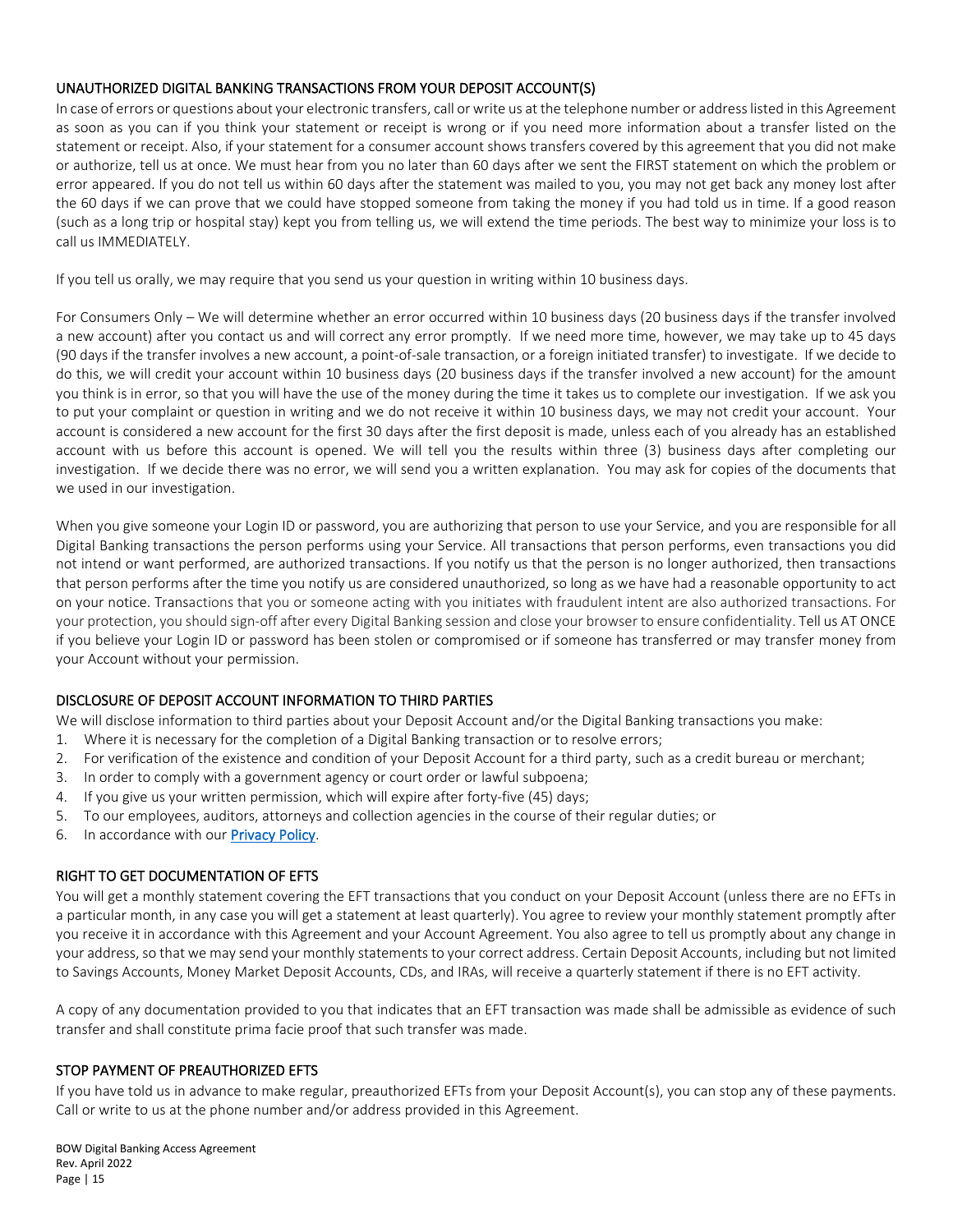In order to stop payment on preauthorized EFTs, we must be notified at least three (3) Business Days prior to the regularly scheduled EFT date. If you call, we may also require you to put your request in writing and get it to us within fourteen (14) days after you call. We may charge you a fee (as provided in our Schedule of Fees) for each stop payment order that you give.

#### LIABILITY FOR FAILURE TO STOP PAYMENT OF PREAUTHORIZED EFTS FROM YOUR DEPOSIT ACCOUNTS

If you order us to stop one of these payments from your Deposit Account(s) three (3) Business Days or more before the transfer is scheduled, and we do not do so, we will be liable for your losses or damages, subject to the limitations set forth in your Account Agreements and elsewhere in this Agreement.

#### OUR LIABILITY IF WE FAIL TO MAKE CERTAIN EFTS FROM YOUR DEPOSIT ACCOUNTS

If we do not complete an EFT to or from your Deposit Account on time or in the correct amount according to our agreement with you, we will be liable only for your losses or damages. However, there are some exceptions to our liability to you. We will NOT be liable, for instance:

- 1. If, through no fault of ours, you do not have enough money in your Deposit Account(s) to make the transfer.
- 2. If the transfer would go over the credit limit on any overdraft line of credit associated with your Deposit Account.
- 3. If the Service was not working properly and you knew about the breakdown when you started the Digital Banking Transaction.
- 4. If circumstances beyond our control prevent us from making a transfer or payment, despite reasonable precautions that we have taken (such circumstances include Internet or wireless telecommunication outages or interruptions, postal strikes, delays caused by payees, fires, and floods).
- 5. If you do not give proper, complete, or correct transfer instructions, or you do not follow the procedures in this or any other Account Agreements with us for requesting such services.
- 6. If your User ID and/or password has been reported lost or stolen, or we have canceled your User ID and/or password, or the Service.
- 7. If we have reason to believe that you or someone else is using the Service for fraudulent or illegal purposes.
- 8. If the funds in your Deposit Account are subject to legal process or other encumbrances restricting their transfer.
- 9. There may be other exceptions and limitations stated in this Agreement and in our Account Agreements with you.

#### IN CASE OF ERRORS OR QUESTIONS ABOUT DIGITAL BANKING TRANSACTIONS FROM YOUR DEPOSIT ACCOUNTS

Telephone us and/or write us at the phone number and address listed in this Agreement as soon as you can, if you think your statement or receipt is wrong or if you need more information about a transfer listed on the statement or receipt. We must hear from you no later than sixty (60) days after we sent the FIRST statement on which the problem or error appeared.

- 1. Tell us your name and Deposit Account number (if any).
- 2. Describe the error or the transfer you are unsure about and explain as clearly as you can why you believe it is an error or why you need more information.
- 3. Tell us the dollar amount of the suspected error.

If you tell us verbally, we may require that you send us your complaint or question in writing within ten (10) Business Days.

We will determine whether an error occurred within ten (10) Business Days after we hear from you and will correct any error promptly. If we need more time, however, we may take up to forty-five (45) days to investigate your complaint or question. If we decide to do this, we will credit your Deposit Account within ten (10) Business Days for the amount you think is in error, so that you will have the use of the money during the time it takes us to complete our investigation. If we ask you to put your complaint or question in writing and we do not receive it within ten (10) Business Days, we may not credit your Deposit Account.

For errors involving new Deposit Accounts or foreign-initiated transactions, we may take up to ninety (90) days to investigate your complaint or question. For new Deposit Accounts, we may take up to twenty (20) Business Days to credit your Deposit Account for the amount you think is in error.

We will tell you the results within three (3) Business Days after completing our investigation. If we decide that there was no error, we will send you a written explanation. You may ask for copies of the documents that we used in our investigation.

#### ELECTRONIC FUND TRANSFERS (EFTS) GENERALLY

Your use of Digital Banking, including the Mobile Banking Service, are subject to the Electronic Fund Transfer Act. In addition to the foregoing, please see the Electronic Fund Transfers Disclosure section of your Account Agreement or otherwise received when you opened your Deposit Account(s), which also discloses important information concerning your rights and obligations for EFTs.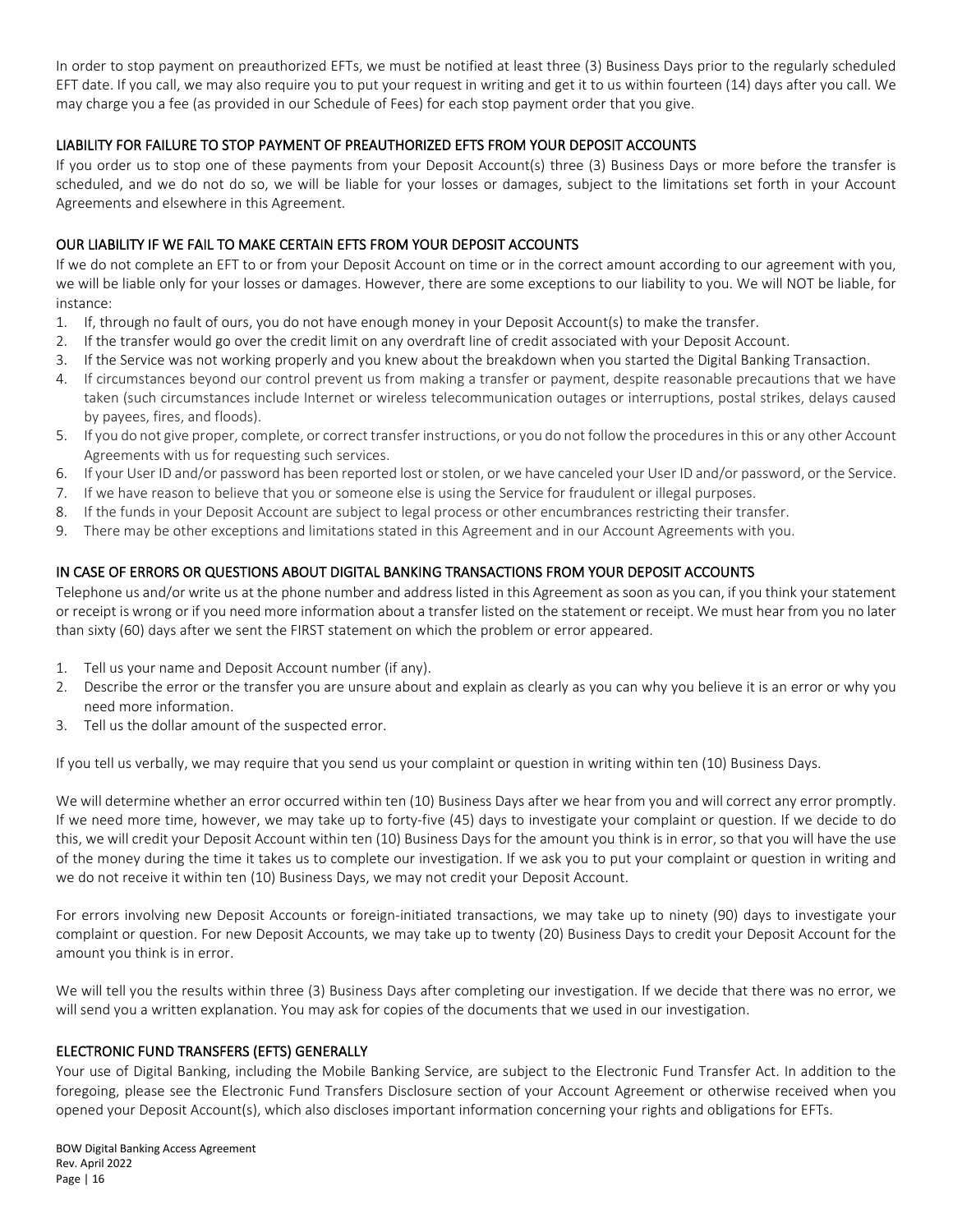#### LIMITED LIABILITY

Except as otherwise expressly provided in this Agreement or required under Applicable Law, unless we acted in bad faith, we are not liable to you for delays, errors, or Losses that occur with respect to your use of the Service because of our performance (or failure to perform) under this Agreement. In addition to that limitation, we are also not liable to you for mistakes or delays with respect to your use of the Service that are caused by circumstances beyond our control, such as acts of civil, military or banking authorities, national emergencies, insurrection, war, riots, acts of terrorism, failure of transportation, communication, or power supply, or malfunction of or unavoidable difficulties with our equipment. IN NO EVENT WILL YOU OR ANY PERSON ACTING ON YOUR BEHALF BE ABLE TO RECOVER FROM US ANY CONSEQUENTIAL, EXEMPLARY, INDIRECT, OR PUNITIVE DAMAGES OR LOST PROFITS, EVEN IF YOU ADVISE US OF THE POSSIBILITY OF SUCH DAMAGES OR LOSSES.

#### INDEMNITY

You agree to indemnify and hold us, our shareholders, directors, officers, employees, and agents (and our affiliates and subsidiaries and the shareholders, directors, officers, employees, and agents of our affiliates and subsidiaries) harmless from and against any and all Losses claimed by or otherwise involving third parties and arising from or in connection with the Service provided under this Agreement, except for Losses due to our own gross negligence or willful misconduct. Additionally, you further agree to hold us, and our shareholders, directors, officers, employees, and agents (and our affiliates and subsidiaries and the shareholders, directors, officers, employees, and agents of our affiliates and subsidiaries) harmless from Losses claimed by or otherwise involving third parties arising out of actions taken or omitted in good faith by us in reliance upon instructions from you, an authorized signer/convenience signer or fiduciary, or any person acting on your behalf. We are not responsible for any actions or omissions by any third party that is not a Third Party as described below in General Provisions for Consumers of this Agreement or is not otherwise under our direct control.

### GENERAL PROVISIONS FOR CONSUMERS

This portion of the Agreement applies to Consumers and describes the general terms and conditions applicable to all use of Digital Banking.

#### **COMPLIANCE**

You and we agree to comply with (i) the Account Agreements, and (ii) all Applicable Laws, regulations, rules and orders, including without limitation all applicable National Automated Clearing House Association ("NACHA") rules, regulations, and policies, the Uniform Commercial Code ("UCC"), the U.S. Department of the Treasury's Office of Foreign Asset Control ("OFAC") requirements, and all applicable laws, regulations, and orders administered by the U.S. Department of the Treasury's Financial Crimes Enforcement Network ("FinCEN").

#### CUSTOMER IDENTIFICATION PROGRAM

You agree to provide to us, before we begin providing any part of Digital Banking services to you, any and all information required to comply with Applicable Law and our policies and procedures relating to customer identification.

#### TRANSACTION LIMITS

You will, upon request by us from time to time, provide us with such financial information and statements and such other documentation as we reasonably determine to be necessary or appropriate showing your financial condition, as applicable, to enable us to evaluate our exposure or risk and establish any transaction limits that may apply for your use of Digital Banking services. Any limits established by us hereunder shall be made in our sole discretion and shall be communicated promptly to you.

In the event that providing Digital Banking services to you results in unacceptable credit exposure or other risk to us or will cause us to violate any law, regulation, rule, or order to which we are subject, we may, in our sole and exclusive discretion, without prior notice or as otherwise required by Applicable Law, further limit your transaction volume or dollar amount and refuse to execute transactions that exceed any such limit, or we may terminate any or all of Digital Banking services then being provided to you.

#### OVERDRAFTS; SET-OFF

We may, but shall not be obligated to, complete any transaction in connection with providing Digital Banking services if there are insufficient Available Funds in your Account(s) to complete the transaction. The honoring of one or more of your overdrafts, however, does not obligate us to honor any future overdrafts. If you have Overdraft Protection feature with your Deposit Account, any check or debit that overdraws such Deposit Account will be honored up to your available credit limit. In the event any actions by you result in an overdraft in any of your Accounts, including but not limited to your failure to maintain sufficient balances in any of your Accounts, you shall be responsible for repaying the overdraft and any fee associated therewith immediately and without notice or demand, except as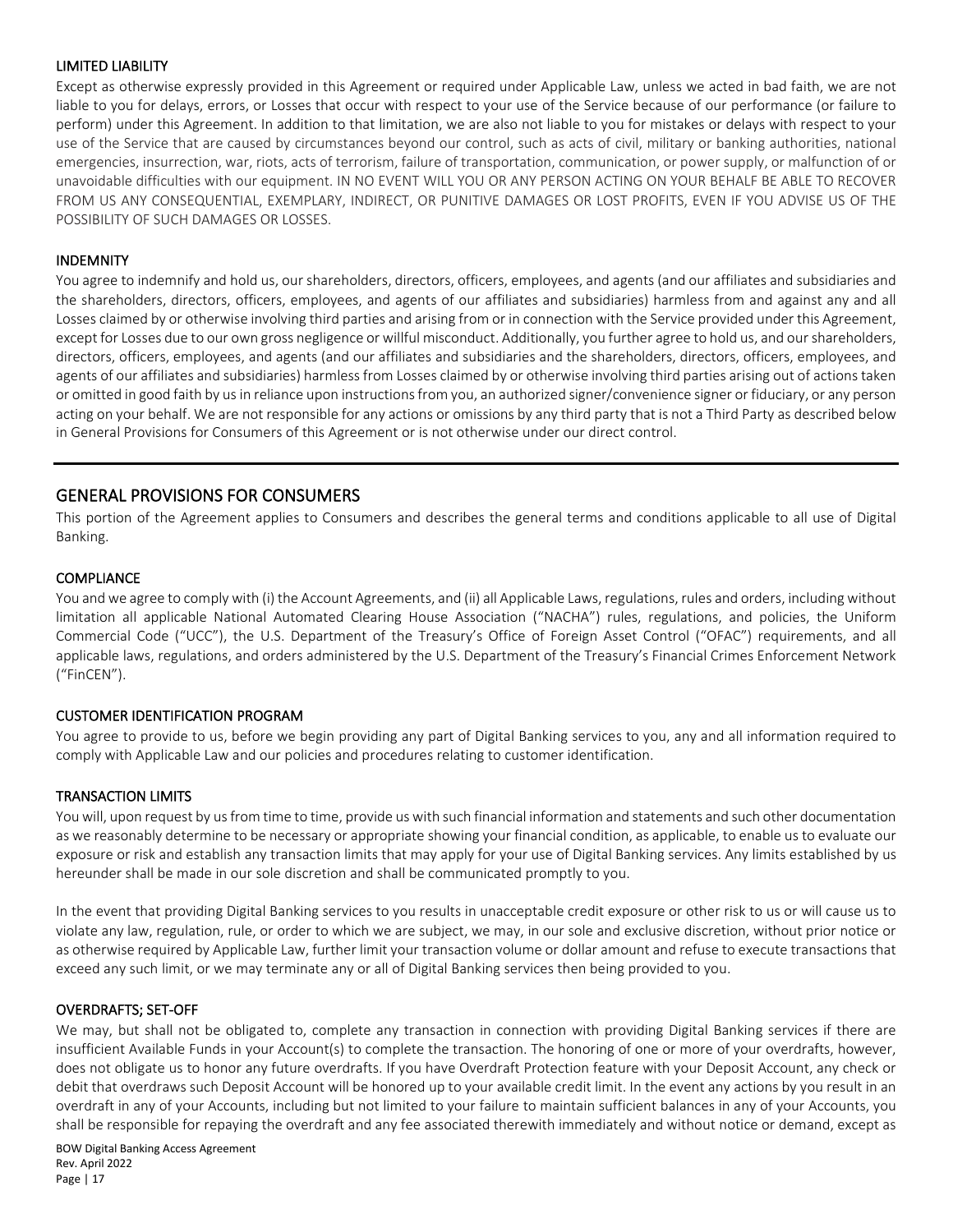otherwise required by Applicable Law. Except to the extent prohibited or limited by Applicable Law, we have the right, in addition to all other rights and remedies available to us, to set-off the unpaid balance of any amount owed us in connection with Digital Banking services against any debt owing to you by us, including, without limitation, any obligation under a repurchase agreement or any funds held at any time by us, whether collected or in the process of collection, or in any other Account maintained by you at or evidenced by any certificate of deposit issued by us. If any of your Accounts become overdrawn, under-funded or for any reason contain a negative balance, then we shall have the right of set-off against all of your Accounts and other property or deposit Accounts maintained with us, and we shall have the right to enforce our interests in collateral held by us to secure your debts to us arising from notes or other indebtedness now or hereafter owing or existing under this Agreement, whether or not matured or liquidated, except to the extent prohibited or limited by Applicable Law.

#### COMPUTER REQUIREMENTS

To use Digital Banking, you will need to provide, at your own expense, a computer or other Internet access device, software and necessary telephone lines, Internet, or other connections and equipment as needed to access the Service (collectively referred to here as the "Computer"). You are responsible for the installation, maintenance and operation of the Computer. Your Internet or other web browser software must support a minimum 128-bit SSL encryption or other security measures as we may specify from time to time. We are not responsible for any errors or failures caused by any malfunction of the Computer, and we are not responsible for any virus or related problems that may be associated with the use of the Service, the Computer or other Internet access, including but not limited to any virus, trojan horse, worm, keystroke logger, rootkit, spyware, dishonest adware, crimeware, and other malicious and unwanted software or related problems that may be associated with access to or use of the Service or the Computer. We recommend that you routinely scan the Computer using reliable virus protection products, and to remove any viruses found using such products. You are responsible for all Internet service provider, telephone and other similar charges incurred in connecting to the Service. From time to time, we may require that you upgrade or install software to the Computer to ensure the proper operation of the Service. You agree to promptly load any such upgrades or additional installations upon our notice to you.

#### OUR THIRD PARTIES

You acknowledge that certain third parties, agents, or independent service providers (hereinafter "Third Parties") may, from time to time, provide services ("Third Party Services") to us in connection with our provision of the Service to you and that, accordingly, our ability to provide the Service hereunder may be contingent upon the continuing availability of certain services from such Third Parties. Third Party Services may involve the processing and/or transmission of your data, instructions (oral or written) and funds. You agree that we may disclose your financial information to such Third Parties (i) where it is necessary to provide the Service requested; (ii) in order to comply with laws, government agency rules or orders, court orders, subpoenas, or other legal process or in order to give information to any government agency or official having legal authority to request such information; (iii) when you give your written permission; or (iv) where otherwise required or permitted by Applicable Law.

We will be responsible for the acts and omissions of our Third Parties in the same manner as if we had performed that portion of the Service ourselves, and no claim may be brought by you against such Third Parties. Notwithstanding the foregoing, any claims against us (with respect to the acts or omissions of our Third Parties) or our Third Parties shall be subject to the limitations of liability set forth in this Agreement to the same extent as if we had performed that portion of the Service ourselves. We will not be deemed to be the agent of or responsible for the acts or omissions of any person (other than our Third Parties), however, and no such person shall be deemed our agent.

#### YOUR RIGHT TO TERMINATE

You may cancel or terminate your use of Digital Banking at any time by contacting us. Your access to Digital Banking will be suspended within three (3) Business Days of our receipt of your instructions to cancel Digital Banking services. You will remain responsible for all outstanding fees and charges incurred through the date of cancellation. This cancellation applies only to your access to Digital Banking Services and does not terminate your Account(s).

#### OUR RIGHT TO TERMINATE

We reserve the right to terminate or suspend your use of Digital Banking or any feature of Digital Banking services for any reason, at any time. We will provide you with notice of such termination to the extent required by Applicable Law.

#### CHANGE IN TERMS

We may change the terms governing your use of Digital Banking, including the terms of this Agreement or the fees and charges associated with Digital Banking services and/or any policy or procedure affecting your use of Digital Banking services, at any time. We will provide you with notice of such changes when and as required by Applicable Law. All changes will be effective upon the date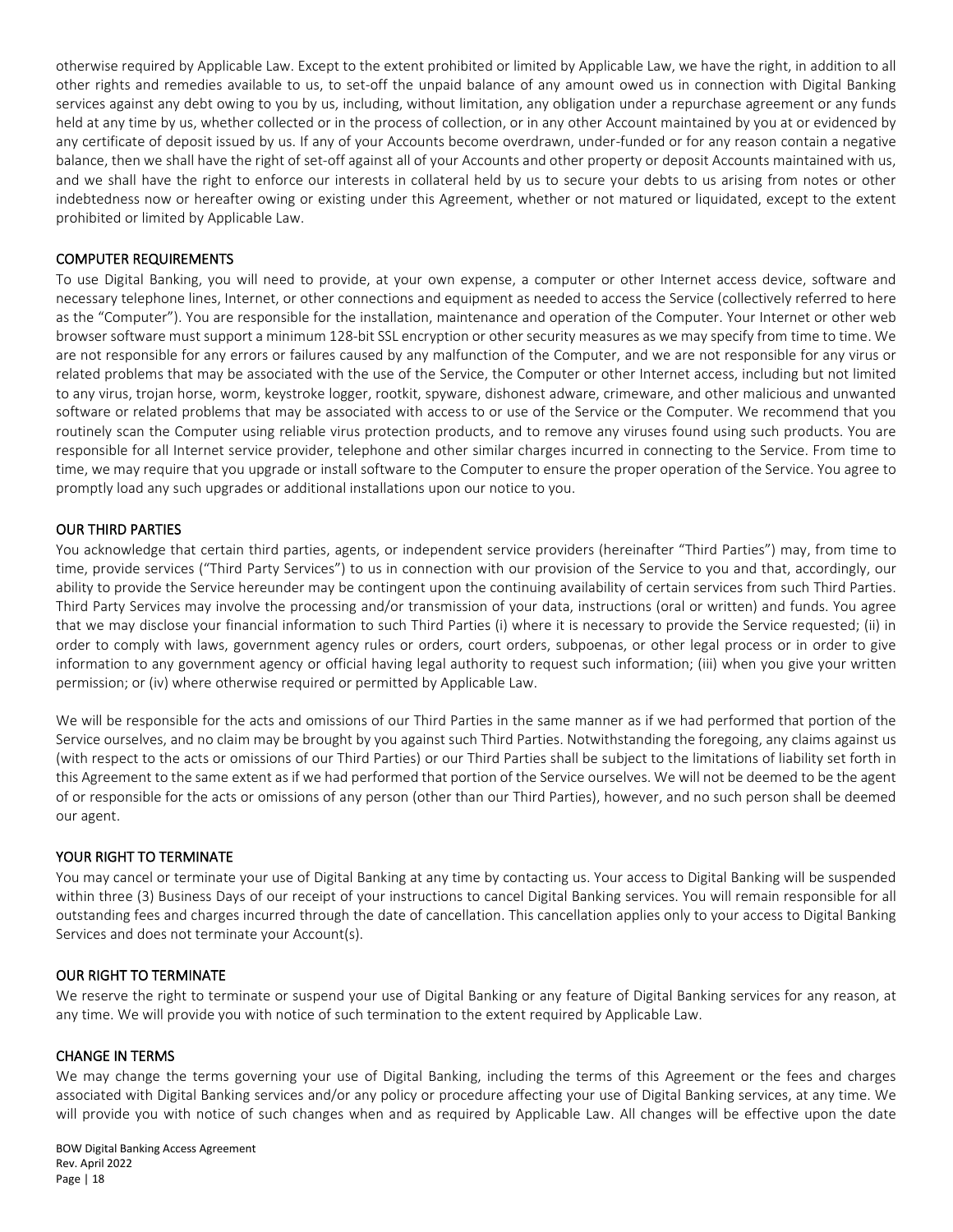provided in the notice. However, if the change is in your favor (such as the termination or reduction of a fee), we may provide you notice of the change after it is effective. We will post any required notice of the change in terms for Digital Banking on our website or forward it to you by email or by postal mail, or as otherwise required by Applicable Law. Your continued use of any or all of the subject Digital Banking service(s) indicates your acceptance of the change in terms. We reserve the right to waive, reduce, or reserve charges or fees in individual situations. You acknowledge and agree that the applicable Account Agreement and any associated disclosures govern changes to fees applicable to specific Accounts, including changes to those fees set forth in the [Schedule of Fees.](https://www.bankofwashington.com/about-us/schedule-of-fees)

#### ELECTRONIC MAIL

Because normal Internet email transmissions may not be secure, you agree to log in to Digital Banking services and contact us electronically only through any secure messaging service that we may make available to you for any inquiries or requests that you may have regarding your Accounts. We cannot otherwise act on instructions sent by you from an external email address except through the secure messaging service that we make available to you through Digital Banking services.

We will not immediately receive email that you send. Therefore, you should not rely on email if you need to communicate with us immediately (for example, to report a lost or stolen ATM or debit card and/or password, to report an unauthorized transaction from one of your Deposit Accounts, or to report an error on your statement). We will not take actions based on your email requests until we actually receive your message and have a reasonable opportunity to act.

#### HYPERLINKS TO OTHER SITES

We or our Third Parties may elect to display one or more hyperlinks on Digital Banking website from time to time. A hyperlink is any highlighted words or phrases in a document that allow you to click through to another section of the same document or to another document on the Internet. A hyperlink may allow you to click through to a third-party website over which we have no control. We specifically disclaim any responsibility for the content, products, and services provided at linked third party websites. We are not liable for any failure of the products or services advertised on third party websites. You should be aware that third party websites may have privacy policies that differ from our privacy policy; it is your responsibility to review privacy policies at the linked third-party websites to determine whether those policies are acceptable to you. The linked third-party websites may provide less security than our website.

#### NO WARRANTIES

EXCEPT AS OTHERWISE SET FORTH IN THIS AGREEMENT, YOU EXPRESSLY AGREE THAT USE OF THE SERVICE IS AT YOUR SOLE RISK, AND THE SERVICE IS PROVIDED "AS IS." WE AND OUR SERVICE PROVIDERS AND AGENTS DO NOT MAKE AND EXPRESSLY DISCLAIM ANY WARRANTIES, EITHER EXPRESSED OR IMPLIED, WITH RESPECT TO THE SERVICE, INCLUDING WITHOUT LIMITATION ANY IMPLIED WARRANTIES OF MERCHANTABILITY, FITNESS FOR A PARTICULAR PURPOSE, TITLE, OR NON-INFRINGEMENT OF INTELLECTUAL PROPERTY RIGHTS OR THAT THE SERVICE WILL BE UNINTERRUPTED OR ERROR FREE, WITHOUT BREACHES OF SECURITY OR WITHOUT DELAYS. IN THOSE STATES THAT DO NOT ALLOW THE EXCLUSION OR LIMITATION OF LIABILITY, THE LIABILITY OF US AND OUR SERVICE PROVIDERS AND AGENTS IS LIMITED TO THE FULLEST POSSIBLE EXTENT PERMITTED BY LAW.

#### ADDITIONAL LIMITS ON LIABILITY

Except to the extent required or provided in this Agreement or by Applicable Law, or as otherwise expressly provided in this Agreement, we shall not be liable for any Losses caused by any act or omission of any third party; for any charges imposed by any third party; or for any Losses caused by any failure of the hardware or software utilized by a third party to provide Digital Banking services to you.

We shall not be liable or responsible for damages incurred as a result of data supplied by you that is inaccurate, incomplete, not current, or lost in transmission. It is understood that we assume no liability or responsibility for the inaccuracy, incompleteness, or incorrectness of data as a result of such data having been supplied by you through data transmission.

We are not liable for failing to act sooner than required by this Agreement or Applicable Law. We also have no liability for failing to take action if we had discretion not to act.

BOW Digital Banking Access Agreement Rev. April 2022 We shall not be responsible for your acts or omissions (including, without limitation, the amount, accuracy, timeliness of transmittal, or due authorization of any entry, funds transfer order or other instruction received from you) or the acts or omissions of any other person, including, without limitation, any Automated Clearing House processor, any Federal Reserve Bank, any financial institution or bank, any transmission or communication facility, any receiver or receiving depository financial institution, including, without limitation, the return of an entry or rejection of a funds transfer order by such receiver or receiving depository financial institutions, and no such person shall be deemed our agent. We shall be excused from failing to transmit or delay in transmitting an entry or funds transfer order if such transmittal would result in our having exceeded any limitation upon its intra-day net funds position established pursuant to Federal Reserve guidelines or otherwise violating any provision of any risk control program of the Federal Reserve or any rule or regulation of

Page | 19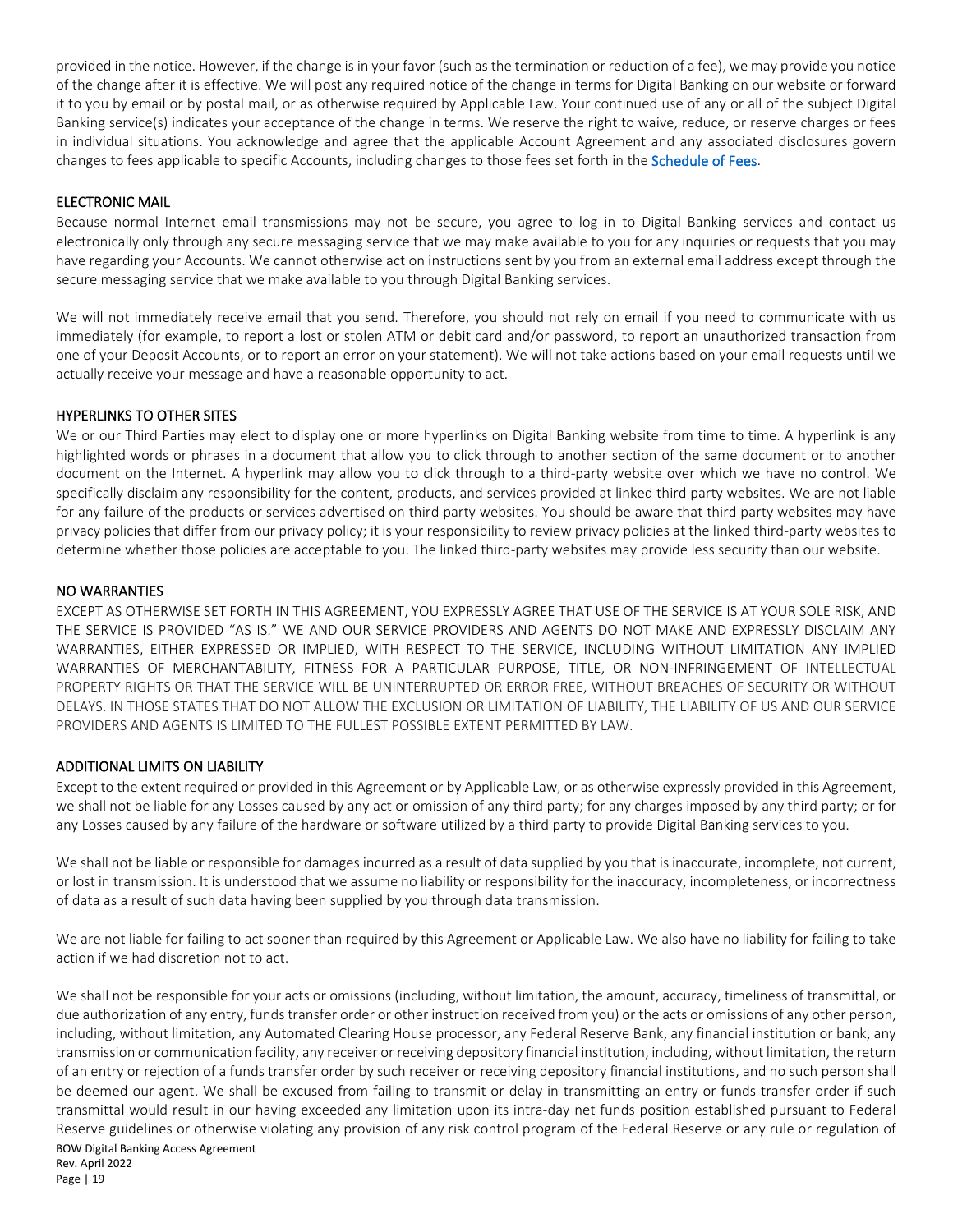any other U.S. governmental regulatory authority. In no event shall we be liable for any damages resulting from our action or inaction which is consistent with regulations issued by the Board of Governors of the Federal Reserve System, operating circulars issued by a Federal Reserve Bank or general banking customs and usage. To the extent required by applicable laws, we will compensate you for loss of interest on funds as a direct result of our failure to comply with such laws in executing electronic transfers of funds, if such failure was within our control.

#### VIRUS PROTECTION

Neither we nor our Third Parties are responsible for any electronic virus that you may encounter using Digital Banking, including but not limited to the Bill Payment Service and eStatements. You are encouraged to routinely scan your Computer and files using reliable virus protection products to detect and remove viruses. If undetected and un-repaired, a virus can corrupt and destroy your programs, files, and hardware.

#### YOUR INSTRUCTIONS

In our sole discretion, we may follow your instructions concerning your use of the Digital Banking services, whether such instructions are provided by you in writing, electronically, orally (including our recording of your oral instructions), or by other means, and we may do so without any liability to you. We reserve the right to refuse to follow any instructions that you give us that we believe may expose us to potential liability. We will not have any liability to you if we do not follow your instructions in these situations. If, however, we decide to follow your instructions in these situations, we reserve the right to ask you for certain protections such as a surety bond or an indemnity agreement in a form that is satisfactory to us.

#### DISCLOSURE OF INFORMATION

We respect your right of privacy. Information about your Account or any transactions between you and us will not be disclosed to third parties except in accordance with this Agreement, Applicable Law and our Privacy Policy.

#### **NOTICES**

Any notice that you give to us is effective only when we actually receive it. You authorize us to, and you agree that we may, except to the extent prohibited or limited by Applicable Law, send any notice or communication that we are required or permitted to give to you under this Agreement, including but not limited to notice of any change to Digital Banking or this Agreement, to your mailing address or your email address as it appears on our records or electronically by posting the notice on Digital Banking website, on an Account statement or via facsimile and that any such notice or communication will be effective and deemed delivered when provided to you in such a manner. You agree to notify us promptly about any change in your mailing or email address and acknowledge and agree that no such change will be effective until we have had a reasonable opportunity to act upon such notice. You agree that we may consider any such notice or communication as being given to all Account owners when such notice or communication is given to any one Account owner.

#### ENTIRE AGREEMENT; INTEGRATION

We and you acknowledge and agree that this Agreement and any amendments hereto, and all other documents incorporated by reference therein, constitute the complete and exclusive statement of the agreement between you and us with respect to Digital Banking services and supersede any prior oral or written understandings, representations, and agreements between the parties relating to Digital Banking.

Notwithstanding the foregoing, this Agreement is in addition to any other agreements and disclosures between you and us. Provisions in our other agreements and disclosures, including the Account Agreement applicable to your Account(s), may be revised from time to time and remain effective for all other aspects of the Accounts involved. If there is a conflict between the terms and conditions of this Agreement and one or more terms contained in another agreement between you and us, this Agreement will control on issues related to Digital Banking and related services, including but not limited to the Bill Payment Service and eStatements. However, as a Consumer, the Electronic Fund Transfers Disclosure Statement included in your Account Agreement or otherwise received when you opened your Account (as the same may be amended from time to time) will control.

#### **SEVERABILITY**

If any provision of this Agreement shall be determined by a court of competent jurisdiction to be unenforceable as written, that provision shall be interpreted so as to achieve, to the extent permitted by applicable law, the purposes intended by the original provision, and the remaining provisions of this Agreement shall continue intact. In the event that any statute, regulation, or government policy to which we are subject and that governs or affects the transactions contemplated by this Agreement would invalidate or modify any portion of this Agreement, then this Agreement or any part thereof shall be deemed amended to the extent necessary to comply with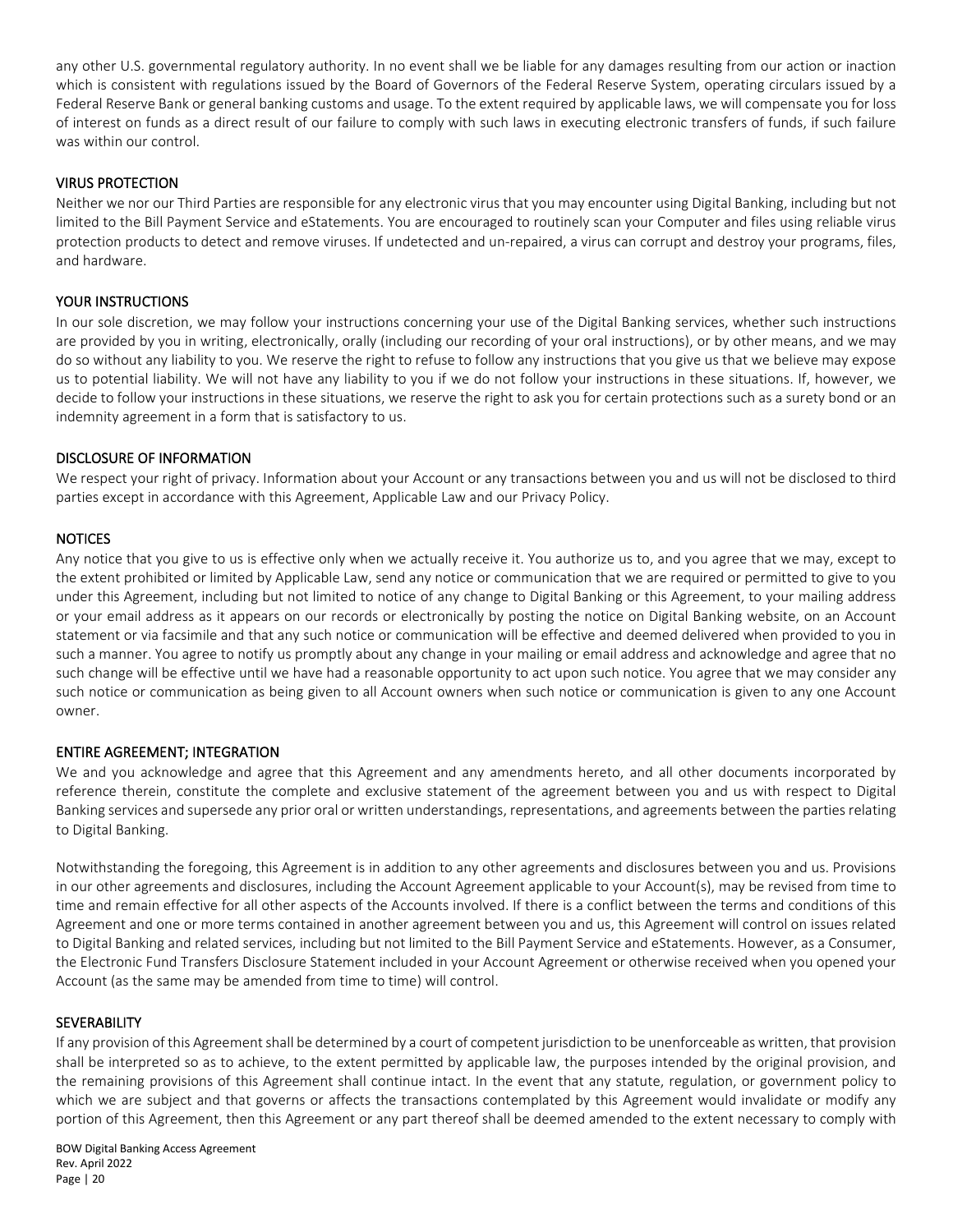such statute, regulation, or policy, and we shall incur no liability to you as a result of our compliance with such statute, regulation, or policy.

#### ASSIGNMENT AND DELEGATION

We may assign any of our rights or delegate any of our responsibilities in whole or in part without notice to or consent from you. You may not assign, delegate, or otherwise transfer your rights or responsibilities under this Agreement without our prior written consent, which consent we may grant or withhold in our sole discretion.

#### **SUCCESSORS**

This Agreement shall be binding upon and inure to the benefit of the parties and the parties' successors and permitted assigns.

#### NON-WAIVER

No deviation from any of the terms and conditions set forth or incorporated in this Agreement shall constitute a waiver of any right or duty of either party, and the failure of either party to exercise any of its rights hereunder on any occasion shall not be deemed to be a waiver of such rights on any future occasion.

#### GOVERNING LAW

Any claim, controversy, or dispute arising under or related to this Agreement shall be governed by and interpreted in accordance with federal law and, to the extent not preempted or inconsistent therewith, by the laws of the State of Missouri.

#### ATTORNEYS' FEES

If any action is brought by either party against the other regarding the subject matter of this Agreement, the prevailing party shall be entitled to recover, in addition to any relief granted, reasonable attorneys' fees, costs of court, expert witness fees, and other expenses of action.

#### **BENEFICIARIES**

This Agreement is for the benefit only of the undersigned or otherwise designated parties hereto and is not intended to and shall not be construed as granting any rights to or otherwise benefiting any other person.

#### RECORDING OF COMMUNICATIONS

Except as otherwise required by Applicable Law, you and we agree that all telephone conversations or data transmissions between us or our respective agents made in connection with this Agreement may be recorded and retained by either party by use of any reasonable means.

#### RELATIONSHIP

You and we are not, and your and our licensors are not, partners, joint ventures, or agents of each other as a result of this Agreement.

#### HEADINGS AND CAPTIONS; INTERPRETATION

The headings and captions of the various subdivisions of this Agreement are for convenience of reference only and shall in no way modify or affect the meaning or construction of any of the terms or provisions hereof. The words "include" and "including" shall be interpreted as meaning "include without limitation" or "including without limitation."

#### SPECIAL PROVISIONS FOR BUSINESSES

This portion of the Agreement applies to Business Entities or Individuals Performing Transactions from Business Accounts.

#### COMPANY REPRESENTATIVE IF YOU ARE A BUSINESS ENTITY

If you are a corporation, partnership, limited liability company, association, or some other form of business entity, we will issue one set of access codes to a company representative. It is your responsibility to ensure that access codes are provided only to persons you authorize. You represent to us that each company representative and anyone else using your access codes has general authority from your company to give us instructions to perform transactions using our Digital Banking and Mobile Banking.

BOW Digital Banking Access Agreement Rev. April 2022 Page | 21 Each person using your access codes will have the ability to: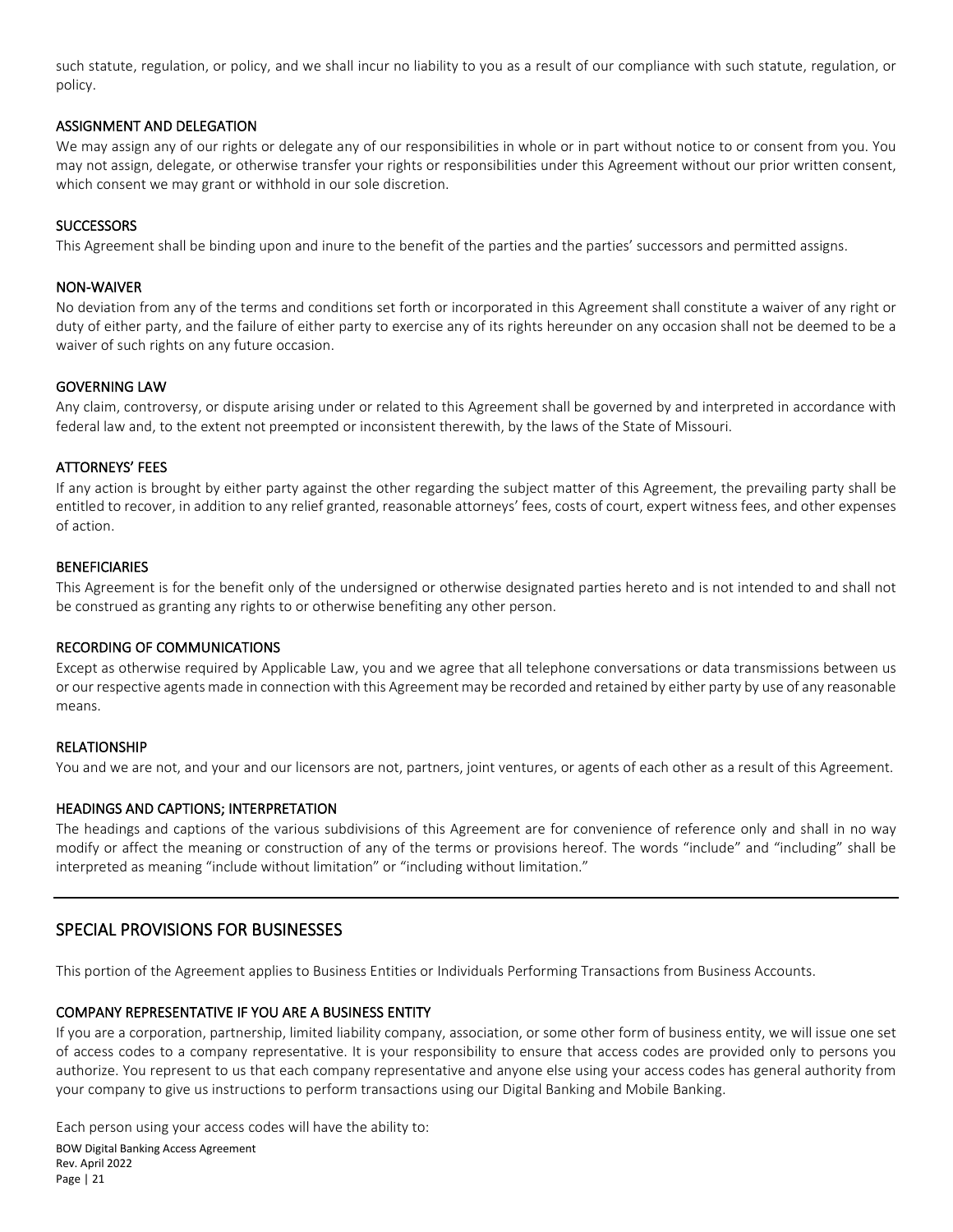- 1. Make transfers from qualifying accounts, regardless of the dollar amount of the transaction.
- 2. Make transfers regardless of whether he/she is otherwise an authorized signer or an obligor on any accounts that are accessed.
- 3. Obtain information that we make available about qualifying accounts.
- 4. Obtain other services or perform other transactions that we authorize or allow.
- 5. Allow anyone else to use those access codes to make transfers or obtain information or other services.

#### YOUR LIABILITY FOR TRANSACTIONS FROM BUSINESS ACCOUNTS

You are liable for all transactions that you make or authorize, even if the person you authorize exceeds your authority. If you or a company representative has given someone your access codes and want to terminate that person's authority, you must notify us that transactions by such a person are no longer authorized. You can terminate granted access codes yourself. You may call a branch representative for assistance with terminating an authorized user or company representative. We may have to change your access codes or take additional steps to prevent further access by such person.

Our system supporting our Digital Banking service is designed so that it may be operated only upon entry of valid access codes. Since we condition access upon entry of valid access codes, we will accept instructions for transfers or other transactions from any person using valid access codes.

This is so even if the person obtaining access:

- 1. Is not a company representative.
- 2. Exceeds your authority or that granted by any company representative.
- 3. Does not have your authority.
- 4. Has had his/her authority changed or revoked.
- 5. Is an imposter or thief.

You agree to be bound by all transactions from any business account for which valid access codes were used. You authorize us to treat any instructions we receive using valid access codes as if the instructions had been made in writing and signed by the appropriate company representative. Unless there is substantial evidence to the contrary, our records will be conclusive regarding any access to, or action taken through, our Digital Banking service.

Notwithstanding the foregoing, we agree that you will not be responsible for transactions which occur after you have notified us to block the access codes that were used to perform the transaction, and we have had a reasonable opportunity to do so. Thus, the sooner you notify us of a problem, the better you can keep your losses down.

You agree to promptly examine all account statements and any confirmations of transfers which we or other financial Institutions may send or make available to you, and to promptly notify us of any discrepancy or error within 30 days of receipt of any such statement or confirmation.

#### LIMITATIONS ON OUR LIABILITY IN CONNECTION WITH BUSINESS ACCOUNTS

We will make every reasonable effort to provide full performance of our Digital Banking system, and on a timely basis to resolve disputes that may arise. We will only be responsible for acting on instructions that we actually receive. We cannot assume responsibility for any malfunctions or capacity reductions or other problems in your equipment or in public communications networks not under our control that may affect the accuracy or timeliness of transactions you perform. Our only liability is to correct errors within our control. We are not responsible or liable to you for any loss, damage or injury caused by our Digital Banking system. Neither will we be liable for any consequential, incidental, special, indirect, or punitive loss or damage, including but not limited to dishonor of checks or other items or expenses which you may incur or suffer by reason of this agreement or the services we provide, whether or not the possibility or likelihood of such loss, damage, or expense is known to us.

WE MAKE NO WARRANTIES, EXPRESS OR IMPLIED, IN CONNECTION WITH THE SERVICES WE PROVIDE YOU UNDER THIS AGREEMENT, INCLUDING, WITHOUT LIMITATION, THE WARRANTIES OF MERCHANTABILITY AND FITNESS FOR A PARTICULAR PURPOSE. OTHER SERVICES

We may provide you other services through our Digital Banking platform which are not covered under this agreement. These services will have a separate agreement with specific terms and conditions.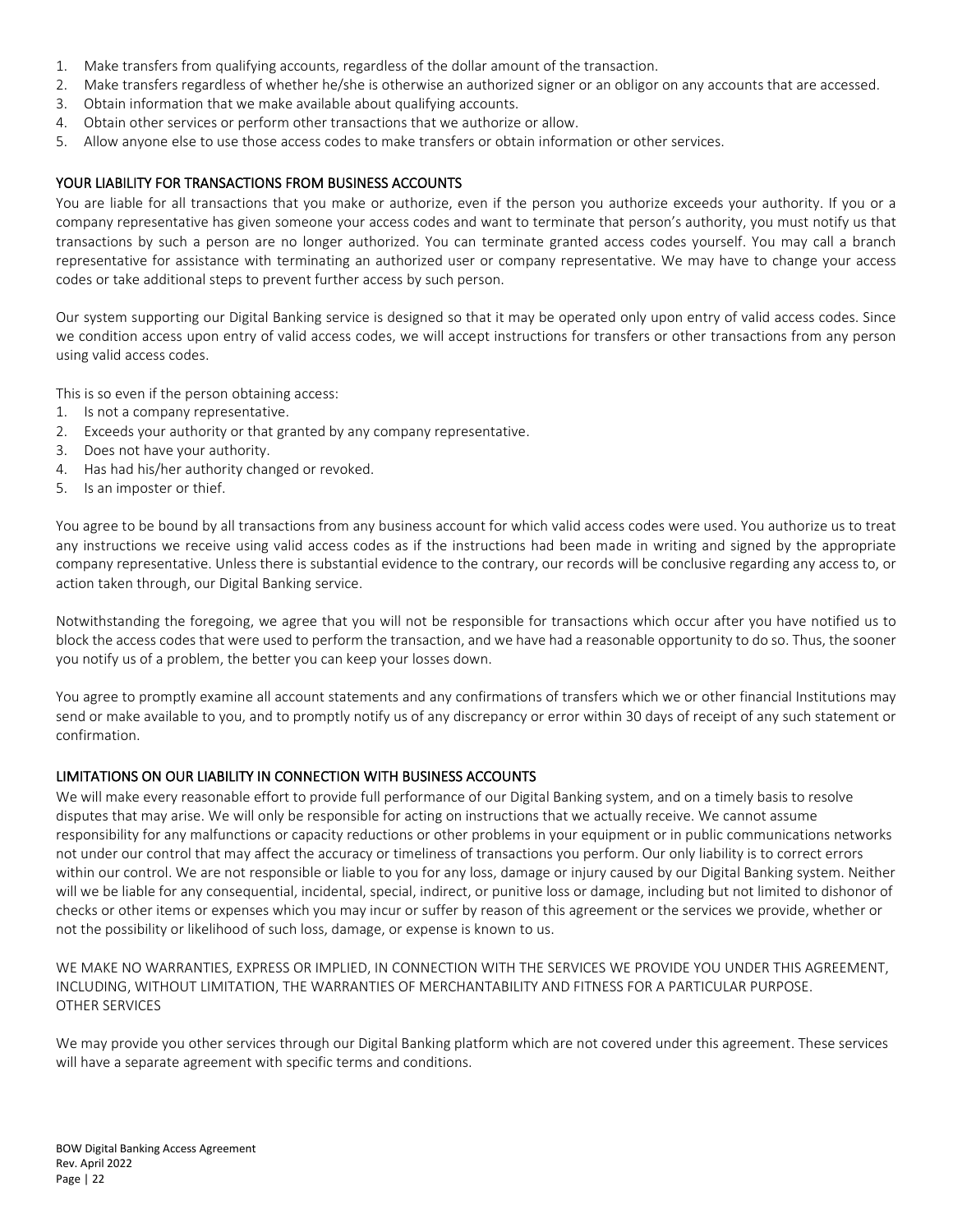#### SECURITY PROCEDURES

By entering into this agreement and using our Digital Banking service to perform transactions from business accounts, you agree to comply with all of our present and future security procedures with respect to transactions and services covered by this agreement. This includes, but is not limited to, protection of access codes and other personal and business information. Our security procedures are contained in this agreement and in other written procedures we may provide to you.

You acknowledge receiving a copy in writing of our current security procedures in this agreement and other documents we may provide to you. You agree that our current security procedures are commercially reasonable in the context of your business operations. We may at any time change our security procedures. We may advise you of such changes to the extent they affect your use of transactions and services under this agreement, but failure to do so will not affect your obligations or our rights. You agree to give all of our security procedures the highest level of confidentiality and to ensure that no access codes are used by or accessible to anyone other than persons you have authorized.

Notwithstanding any security procedure which may from time to time be in effect for detecting errors in transactions covered by this agreement, we have no duty to discover or report to you any such errors. Neither shall we be liable to you for the failure of such security procedure to detect such errors, regardless of the manner in which we apply such security procedures.

#### INDEMNIFICATION

If you are a business entity or an individual performing transactions from a business account, you agree to indemnify us and hold us harmless from and against any and all claims, demands, expenses (including but not limited to reasonable attorney fees and costs), losses or damages claimed by any third parties (including but not limited to any company representatives or other persons authorized to perform transactions) arising out of (i) any transactions or attempted transactions covered by this agreement from a business account or (ii) your breach of this agreement.

END OF SPECIAL PROVISIONS THAT APPLY ONLY TO BUSINESS ENTITIES OR INDIVIDUALS PERFORMING TRANSACTIONS FROM BUSINESS ACCOUNTS

#### DEFINITIONS

Certain terms used in this Agreement are defined in the portion of this Agreement where they are used. The following terms are also used throughout this Agreement and have the meanings indicated below, unless otherwise specified in a particular section of this Agreement:

Account(s) means any Deposit Account(s) and/or Credit Account(s) that you may have with us.

Account Agreement(s) means the terms and conditions of any Credit Account Agreements, Personal Deposit Account Agreements and Business Deposit Account Agreements and [Schedule of Fees,](https://www.bankofwashington.com/about-us/schedule-of-fees) and any other agreements, security instruments, disclosures, or other documents regarding your Credit Accounts and/or Deposit Accounts that you may have with us, each as may be amended from time to time. Information regarding the balance requirements and interest that may be earned on interest-bearing deposit account(s) may be found in your Account Agreements and related disclosures.

Agreement means all terms and conditions defined in this Digital Banking Access Agreement.

Applicable Law means federal laws and regulations and, to the extent not preempted by federal law, the laws of the State of Missouri.

Available Funds means the balance in a Deposit Account, which includes collected funds on deposit plus any overdraft credit line balance associated with the Deposit Account.

Bill Payment Service means the digital/online bill payment service offered by Bank of Washington and any associated Service Provider as described in Part I of this Agreement.

Business Day means every Monday through Friday, excluding Bank holidays. Saturday and Sunday are not Business Days for purposes of this Agreement, even if Bank of Washington is open for any business on such days.

Computer means your computer or other Internet access device, any software, and the related equipment.

Consumer means a natural person that uses Digital Banking for personal, family, or household purposes.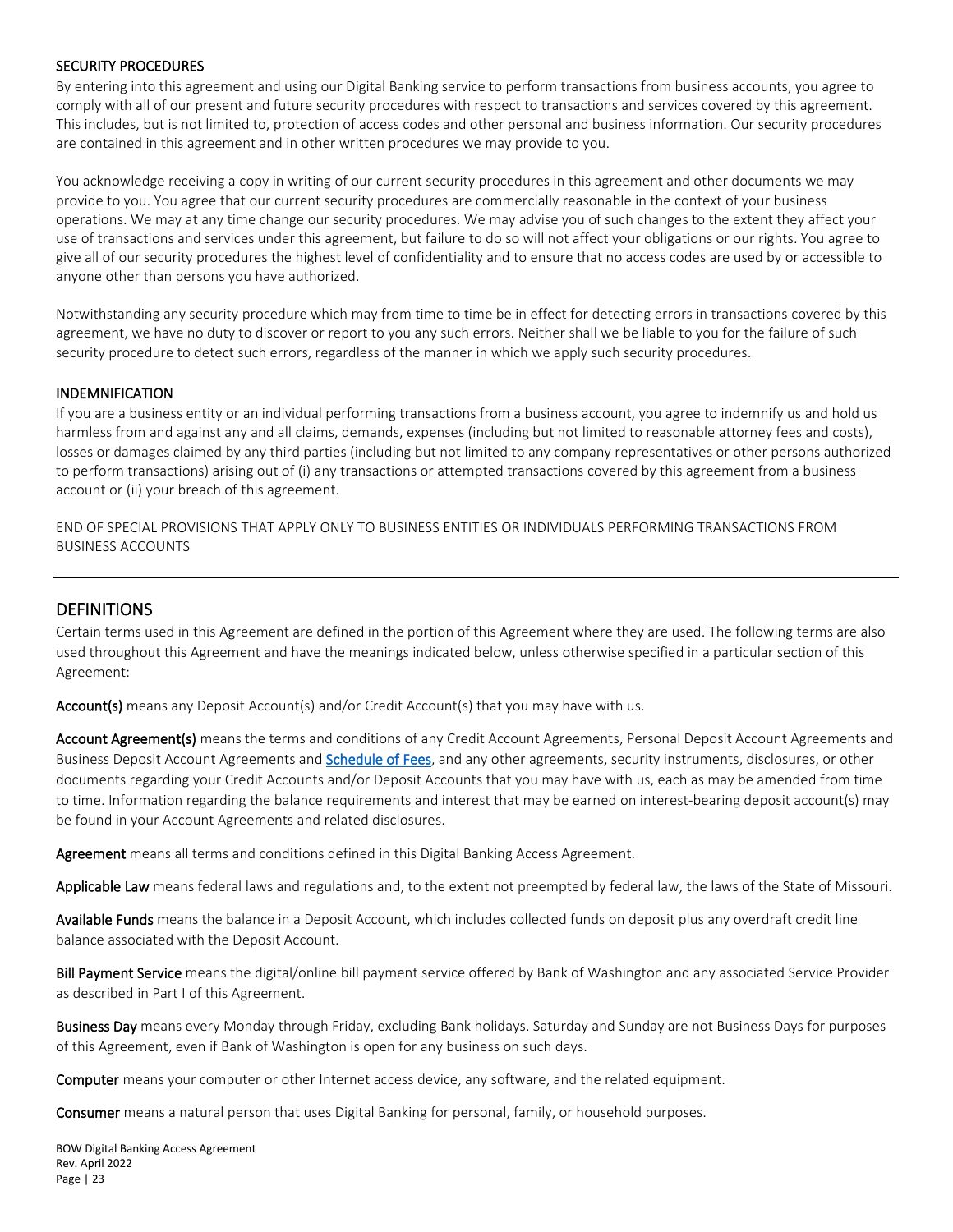Credit Account(s) means any line of credit, loan, mortgage, or other applicable open-end or closed-end credit that you maintain with us.

Credit Account Agreement(s) means collectively and as applicable, except as otherwise indicated in this Agreement, the promissory notes, credit agreements, mortgages, and any other documents, disclosures, or agreements that you execute or otherwise agree to that establish your rights and responsibilities under, and otherwise provide the terms and conditions of, your Credit Accounts with us.

Cut-Off Time means, for purposes of the Bill Payment Service, the time of day that Payments to be processed that day shall be processed, after which time the earliest possible Payment Date or Withdraw On Date and Due Date or Deliver By Date shall be calculated from the next Business Day.

Deposit Account(s) means any checking account, money market deposit account, savings account, certificate of deposit, or other eligible deposit account you may have with us.

Digital Banking or Digital Banking Service means the digital/online banking service available from Bank of Washington as described in this Agreement.

Due Date or Deliver By Date or Delivery Date means, for purposes of the Bill Payment Service, the Business Day on which you schedule the Payment to be delivered to your Payee, unless this date falls on a non-Business Day, in which case it shall be the immediately preceding or following Business Day as indicated in the Scheduled Payment instructions. In any case, it is the date you determine to be most appropriate to deliver payment to your Payee, considering such factors as the Payee-specified date payment due, grace period, late payment policy or late fee, and/or your knowledge of actual time required for the Payee to receive and process the payment and to credit your account with the Payee, and/or the urgency/criticality of payment delivery, as the case may be.

Electronic Funds Transfer (or EFT) are used as defined in the Electronic Funds Transfer Act and Consumer Financial Protection Bureau Regulation E to mean an electronic transfer of funds initiated by a computer or similar device to or from a consumer's Deposit Account, such as transfers through Digital Banking, including the Mobile Banking Service.

Enrollment Form means your digital consent or paper enrollment form accepted by us that designates Accounts that you wish to access using Digital Banking and such additional services, including the Bill Payment Service or eStatements Service that you request to use and we may approve from time to time.

eStatements means the Digital Banking service offered by Bank of Washington permitting you to view your current Account statements for your Accounts on a secure website as described in Part I of this Agreement.

Funding Account means, for purposes of the Bill Payment Service, the checking or similar Account designated by you and from which we may debit or otherwise collect the funds necessary to remit the Scheduled Payment to the corresponding Payee, per your instructions.

Internal Transfers means electronic transfers of funds between your eligible Accounts at Bank of Washington. "Losses" means any and all kinds of claims, fines, penalties, fees, costs, expenses, damages, and liabilities including (without limitation) attorneys' fees and litigation costs.

Merchant means, for purposes of the Bill Payment Service, any business Payee that you establish within the Bill Payment Service for whom the Service Provider has established a business relationship expressly for the purpose of remitting Payments from the Bill Payment Service.

One-Time Payment means, for purposes of the Bill Payment Service, a Scheduled Payment that results in a single payment delivered to the Payee per your instructions.

Payee means, for purposes of the Bill Payment Service, the individual, business or other entity to which you intend to send a payment through the Bill Payment Service and for which you accurately provide and maintain the appropriate or required information such as name, bill remittance/payment delivery address, phone number, account number, and account holder name; and to whom you authorize us to remit payments on your behalf through the Bill Payment Service.

Payee List means, for purposes of the Bill Payment Service, your personalized list of Payees maintained within the Bill Payment Service from which you may select a Payee to receive a scheduled Payment.